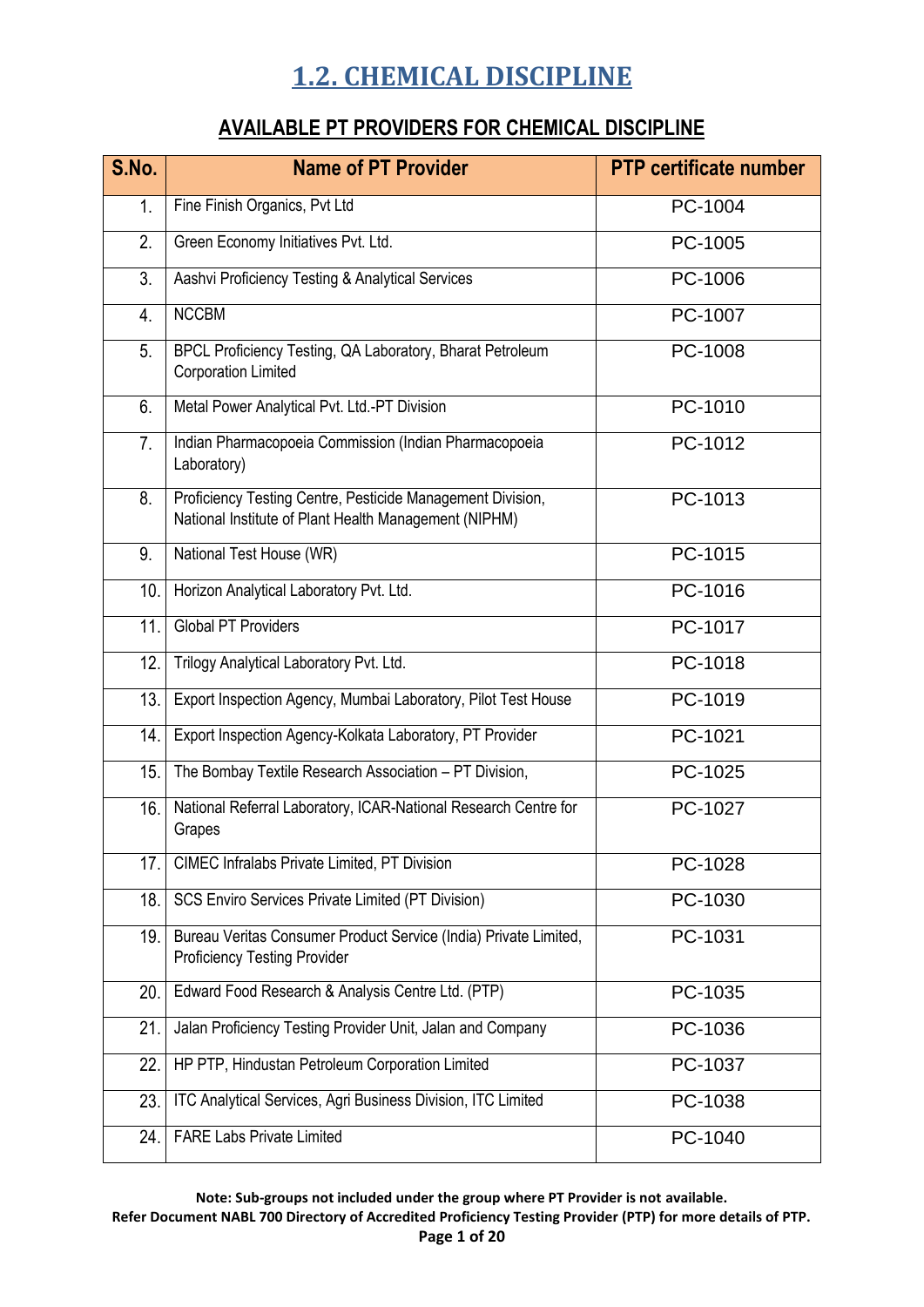| S.No. | <b>Name of PT Provider</b>                                                              | <b>PTP certificate number</b> |
|-------|-----------------------------------------------------------------------------------------|-------------------------------|
| 25.   | International Proficiency Testing House                                                 | PC-1043                       |
| 26.   | Quality Assurance, Titan Company Limited, Jewellery Division                            | PC-1044                       |
| 27.   | Deep Metallurgical Services                                                             | PC-1045                       |
| 28.   | India Government Mint (SPMCIL)                                                          | PC-1046                       |
| 29.   | CALF, National Dairy Development Board                                                  | PC-1051                       |
| 30.   | Proficiency Testing Provider Division, Neogen Food And Animal<br>Security India Pvt Ltd | PC-1055                       |
| 31.   | Maxus Engineering Services (PT Division)                                                | PC-1056                       |
| 32.   | Hari Shankar Singhania Elastomer And Tyre Research Institute                            | PC-1058                       |
| 33.   | Suviro Touchstones - Proficiency Testing Division                                       | PC-1059                       |

#### **PT Providers available as per 'Product Groups' specified in NABL 120**

| <b>Clause No.</b><br>(as per NABL 120) | <b>Product group</b>                                                   | PTP available (PTP Certificate No.)                                                                                                                                          |
|----------------------------------------|------------------------------------------------------------------------|------------------------------------------------------------------------------------------------------------------------------------------------------------------------------|
| 1.2.2.                                 | <b>Animal Food &amp; Feeds</b>                                         | • Aashvi Proficiency Testing & Analytical<br>Services (PC-1006)<br>CALF, National Dairy Development Board<br>(PC-1051)<br>• Green Economy Initiatives Pvt. Ltd. (PC-<br>1005 |
|                                        | • Others                                                               | • Aashvi Proficiency Testing & Analytical<br>Services (PC-1006)                                                                                                              |
| 1.2.3.                                 | <b>Atmospheric Pollution</b>                                           | • Green Economy Initiatives Pvt. Ltd. (PC-<br>1005<br>• Horizon Analytical Laboratory Pvt. Ltd. Pune<br>$(PC-1016)$                                                          |
|                                        | • Ambient air                                                          | • Green Economy Initiatives Pvt. Ltd. (PC-<br>1005<br>Horizon Analytical Laboratory Pvt. Ltd. Pune<br>$(PC-1016)$                                                            |
|                                        | • Ambient Noise Levels (Excluding<br>vibration)                        | • Green Economy Initiatives Pvt. Ltd. (PC-<br>1005<br>Horizon Analytical Laboratory Pvt. Ltd. Pune<br>$(PC-1016)$                                                            |
|                                        | • Source Noise Levels (Excluding<br>vibration) Particular Source to be | • Green Economy Initiatives Pvt. Ltd. (PC-                                                                                                                                   |

**Note: Sub-groups not included under the group where PT Provider is not available.**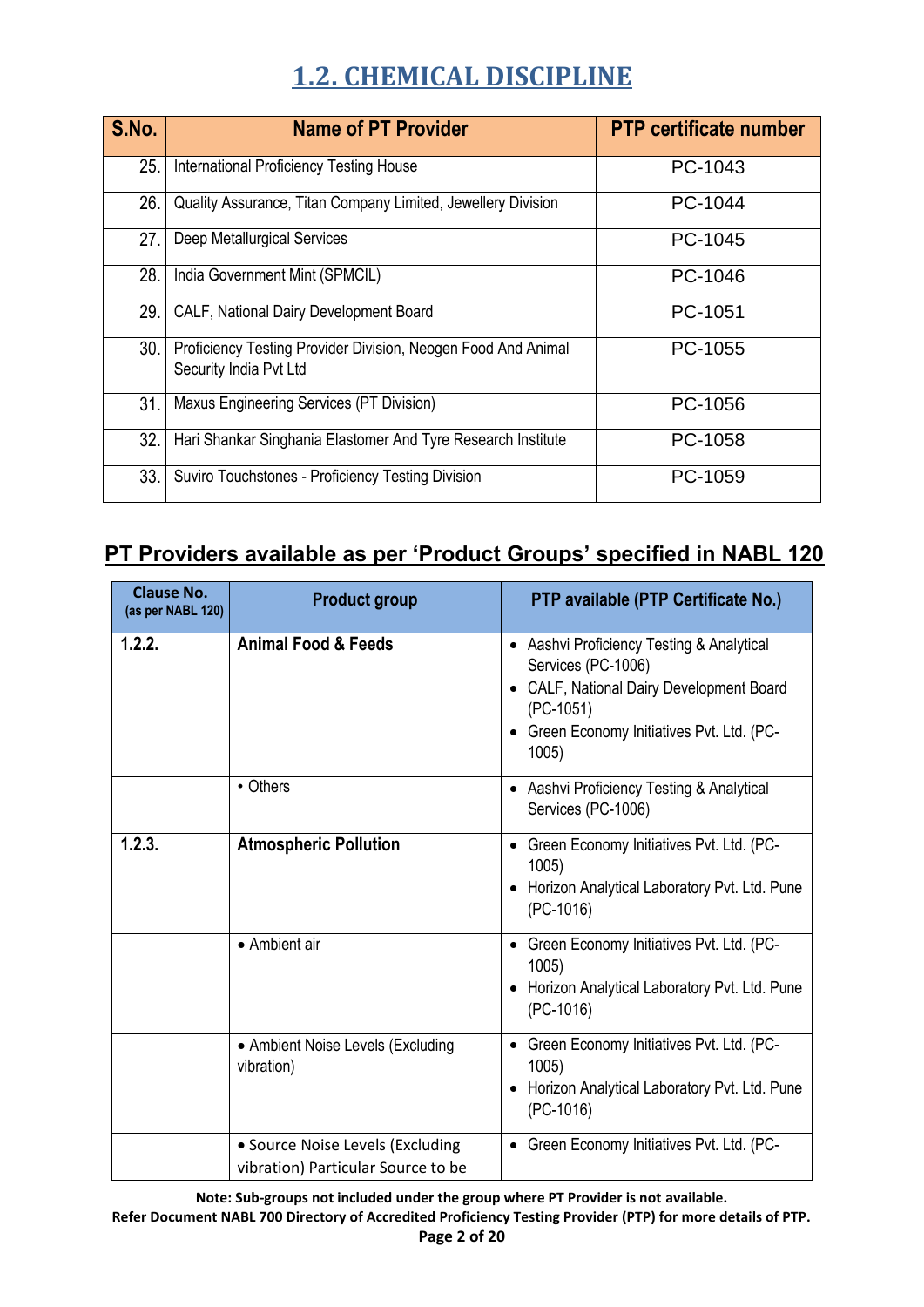| <b>Clause No.</b><br>(as per NABL 120) | <b>Product group</b>                         | PTP available (PTP Certificate No.)                                                                                                                                                                                                                                       |
|----------------------------------------|----------------------------------------------|---------------------------------------------------------------------------------------------------------------------------------------------------------------------------------------------------------------------------------------------------------------------------|
|                                        | specified                                    | 1005)                                                                                                                                                                                                                                                                     |
|                                        | • Stack emission                             | • Green Economy Initiatives Pvt. Ltd. (PC-<br>1005)<br>Horizon Analytical Laboratory Pvt. Ltd. Pune<br>$(PC-1016)$                                                                                                                                                        |
|                                        | . Work Environment and Indoor Air<br>Quality | • Green Economy Initiatives Pvt. Ltd. (PC-<br>1005)                                                                                                                                                                                                                       |
| 1.2.4.                                 | <b>AYUSH Products</b>                        | • Green Economy Initiatives Pvt. Ltd. (PC-<br>1005)                                                                                                                                                                                                                       |
| 1.2.5.                                 | <b>Building Material</b>                     | • NCCBM(PC-1007)<br>Global PT Providers(PC-1017)<br>Green Economy Initiatives Pvt. Ltd. (PC-<br>1005<br>National Test House (WR)(PC-1015)<br>• CIMEC Infralabs Private Limited, PT<br>Division(PC-1028)<br><b>Maxus Engineering Services (PT Division)</b><br>$(PC-1056)$ |
|                                        | • Aggregate & Admixture                      | Global PT Providers(PC-1017)<br>$\bullet$                                                                                                                                                                                                                                 |
|                                        | • Cement                                     | • NCCBM(PC-1007)<br>• Global PT Providers(PC-1017)<br>Green Economy Initiatives Pvt. Ltd. (PC-<br>1005)<br>• National Test House (WR)(PC-1015)<br>CIMEC Infralabs Private Limited, PT<br>Division(PC-1028)                                                                |
|                                        | • Concrete                                   | • CIMEC Infralabs Private Limited, PT<br>Division(PC-1028)<br>Global PT Providers(PC-1017)                                                                                                                                                                                |
|                                        | $\bullet$ Fly ash                            | • NCCBM(PC-1007)<br>Global PT Providers(PC-1017)                                                                                                                                                                                                                          |
|                                        | $\bullet$ Lime                               | • NCCBM(PC-1007)                                                                                                                                                                                                                                                          |
| 1.2.6.                                 | <b>Corrosion tests</b>                       | • Global PT Providers(PC-1017)                                                                                                                                                                                                                                            |
| 1.2.7.                                 | <b>Cosmetics &amp; Essential Oils</b>        | Green Economy Initiatives Pvt. Ltd. (PC-<br>1005)                                                                                                                                                                                                                         |
| 1.2.8.                                 | <b>Drugs &amp; Pharmaceuticals</b>           | Indian Pharmacopoeia Commission (Indian<br>Pharmacopoeia Laboratory)(PC-1012)                                                                                                                                                                                             |

**Note: Sub-groups not included under the group where PT Provider is not available.**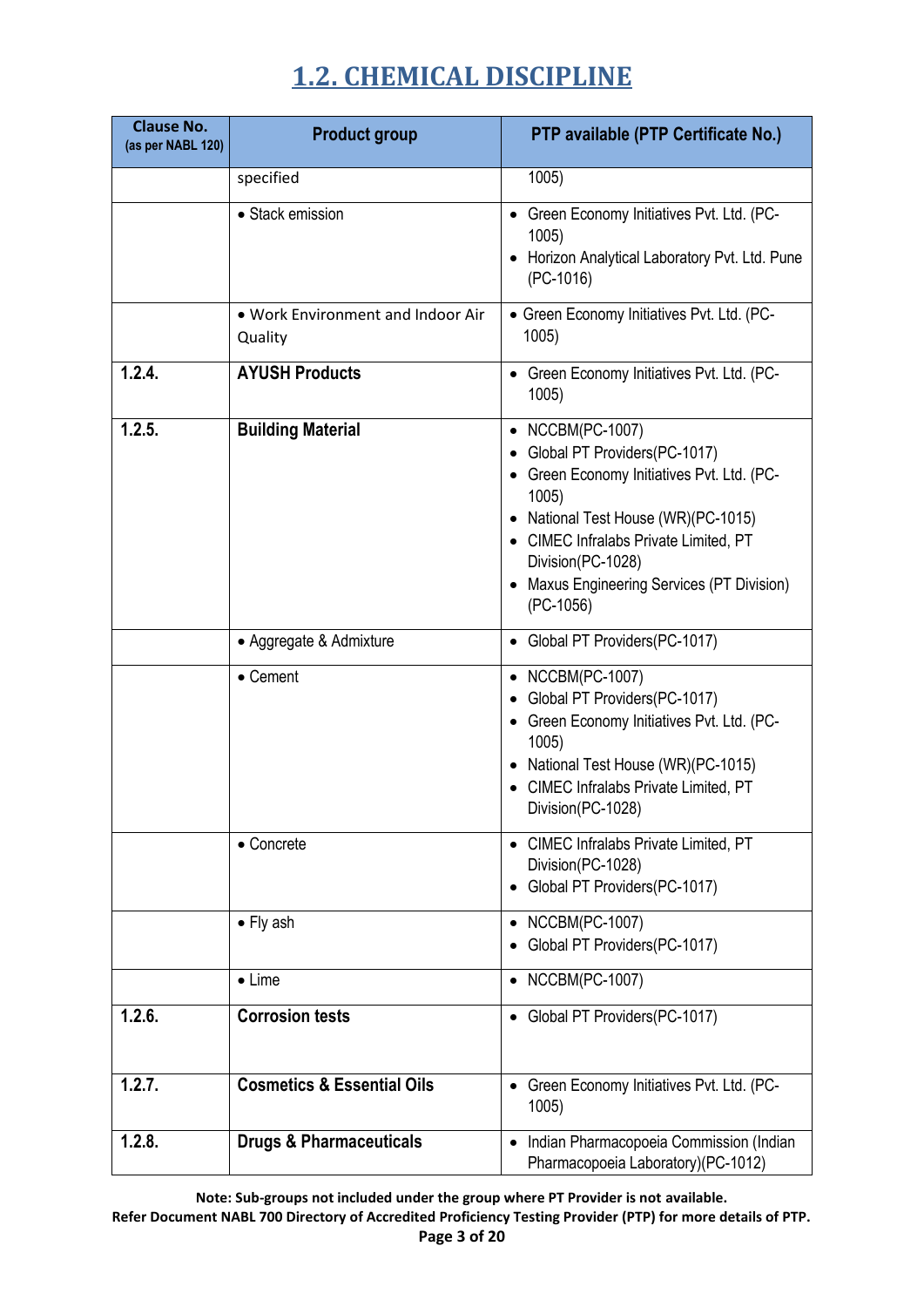| <b>Clause No.</b><br>(as per NABL 120) | <b>Product group</b>                              | PTP available (PTP Certificate No.)                                                                                                                                                                    |
|----------------------------------------|---------------------------------------------------|--------------------------------------------------------------------------------------------------------------------------------------------------------------------------------------------------------|
|                                        |                                                   | • Green Economy Initiatives Pvt. Ltd. (PC-<br>1005)<br>Aashvi Proficiency Testing & Analytical<br>Services (PC-1006)                                                                                   |
|                                        | • Capsules                                        | • Green Economy Initiatives Pvt. Ltd. (PC-<br>1005)                                                                                                                                                    |
|                                        | • Drug Substance (API)                            | • Indian Pharmacopoeia Commission (Indian<br>Pharmacopoeia Laboratory) PC-1012<br>• Aashvi Proficiency Testing & Analytical<br>Services (PC-1006)<br>Green Economy Initiatives Pvt. Ltd. (PC-<br>1005) |
|                                        | • Oral Liquids                                    | Green Economy Initiatives Pvt. Ltd. (PC-<br>1005                                                                                                                                                       |
|                                        | • Pharmaceutical Aid (Raw material<br>except API) | Indian Pharmacopoeia Commission (Indian<br>$\bullet$<br>Pharmacopoeia Laboratory) (PC-1012)                                                                                                            |
|                                        | • Tablets                                         | Green Economy Initiatives Pvt. Ltd. (PC-<br>1005                                                                                                                                                       |
| 1.2.9.                                 | <b>Explosives &amp; Pyrotechnics</b>              | Nil                                                                                                                                                                                                    |
| 1.2.10.                                | <b>Fertilizers</b>                                | • Green Economy Initiatives Pvt. Ltd. (PC-<br>1005)<br>• Aashvi Proficiency Testing & Analytical<br>Services (PC-1006)                                                                                 |
|                                        | • Fertilizer Mixtures                             | • Green Economy Initiatives Pvt. Ltd. (PC-<br>1005<br>• Aashvi Proficiency Testing & Analytical<br>Services (PC-1006)                                                                                  |
|                                        | • Nitrogenous Fertilizers                         | • Green Economy Initiatives Pvt. Ltd. (PC-<br>1005)<br>Aashvi Proficiency Testing & Analytical<br>Services (PC-1006)                                                                                   |
|                                        | • Phosphatic Fertilizers                          | • Green Economy Initiatives Pvt. Ltd. (PC-<br>1005)<br>Aashvi Proficiency Testing & Analytical<br>Services (PC-1006)                                                                                   |
|                                        | • Potassic Fertilizers                            | Green Economy Initiatives Pvt. Ltd. (PC-<br>1005)<br>Aashvi Proficiency Testing & Analytical<br>Services (PC-1006)                                                                                     |

**Note: Sub-groups not included under the group where PT Provider is not available. Refer Document NABL 700 Directory of Accredited Proficiency Testing Provider (PTP) for more details of PTP. Page 4 of 20**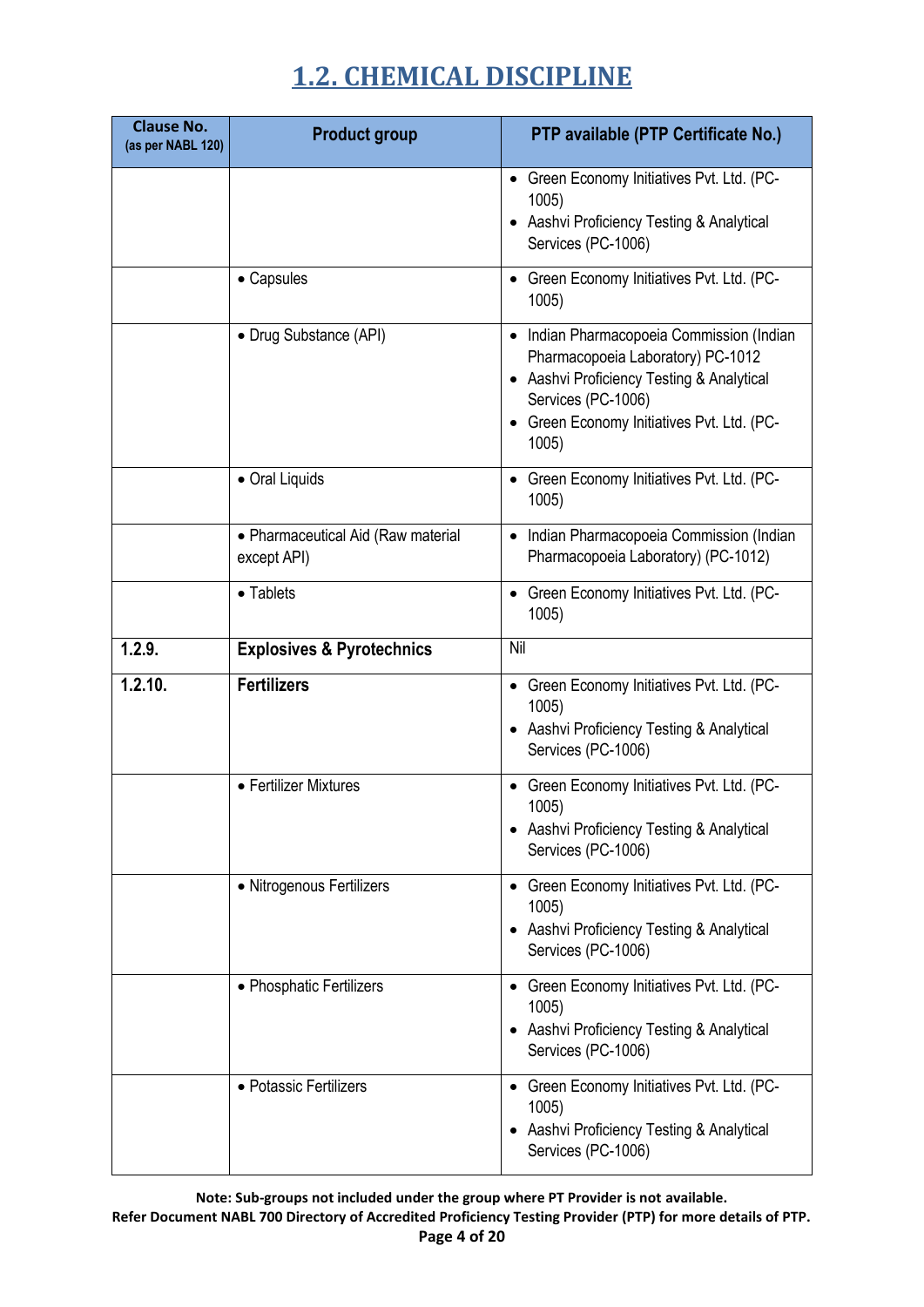| <b>Clause No.</b><br>(as per NABL 120) | <b>Product group</b>                                           | PTP available (PTP Certificate No.)                                                                                                                                                                                                                                                                                                                                                                                                                                                                                                      |
|----------------------------------------|----------------------------------------------------------------|------------------------------------------------------------------------------------------------------------------------------------------------------------------------------------------------------------------------------------------------------------------------------------------------------------------------------------------------------------------------------------------------------------------------------------------------------------------------------------------------------------------------------------------|
| 1.2.11.                                | <b>Fire Fighting Equipment's&amp;</b><br><b>Accessories</b>    | Nil                                                                                                                                                                                                                                                                                                                                                                                                                                                                                                                                      |
| 1.2.12.                                | <b>Food &amp; Agricultural products</b><br>(except Human Milk) | • Green Economy Initiatives Pvt. Ltd. (PC-<br>1005)<br>• Export Inspection Agency-Kolkata<br>Laboratory, PT Provider (PC-1021)<br>• Aashvi Proficiency Testing & Analytical<br>Services (PC-1006)<br>Trilogy Analytical Laboratory Pvt. Ltd. (PC-<br>1018)<br>• Edward Food Research & Analysis Centre<br>Ltd. (PTP), (PC-1035)<br>• FARE Labs Private Limited (PC-1040)<br>CALF, National Dairy Development Board<br>(PC-1051)<br>• Proficiency Testing Provider Division,<br>Neogen Food And Animal Security India Pvt<br>Ltd (P-1055) |
|                                        | • Bakery & confectionery products                              | • Green Economy Initiatives Pvt. Ltd. (PC-<br>1005)<br>• Aashvi Proficiency Testing & Analytical<br>Services (PC-1006)<br>• FARE Labs Private Limited (PC-1040)<br>• Proficiency Testing Provider Division,<br>Neogen Food And Animal Security India Pvt<br>Ltd (P-1055)                                                                                                                                                                                                                                                                 |
|                                        | • Beverages (Alcoholic / Non-alcoholic)                        | Export Inspection Agency-Kolkata<br>Laboratory, PT Provider (PC-1021)<br>• Aashvi Proficiency Testing & Analytical<br>Services (PC-1006)<br>• Green Economy Initiatives Pvt. Ltd. (PC-<br>1005)                                                                                                                                                                                                                                                                                                                                          |
|                                        | • Cereals, pulses & cereal products                            | • Green Economy Initiatives Pvt. Ltd. (PC-<br>1005)<br><b>Export Inspection Agency-Kolkata</b><br>Laboratory, PT Provider (PC-1021)<br>• Aashvi Proficiency Testing & Analytical<br>Services (PC-1006)<br>• Trilogy Analytical Laboratory Pvt. Ltd.(PC-<br>1018<br>Edward Food Research & Analysis Centre<br>Ltd. (PTP), (PC-1035)<br>FARE Labs Private Limited (PC-1040)<br>Proficiency Testing Provider Division,                                                                                                                      |

**Note: Sub-groups not included under the group where PT Provider is not available. Refer Document NABL 700 Directory of Accredited Proficiency Testing Provider (PTP) for more details of PTP. Page 5 of 20**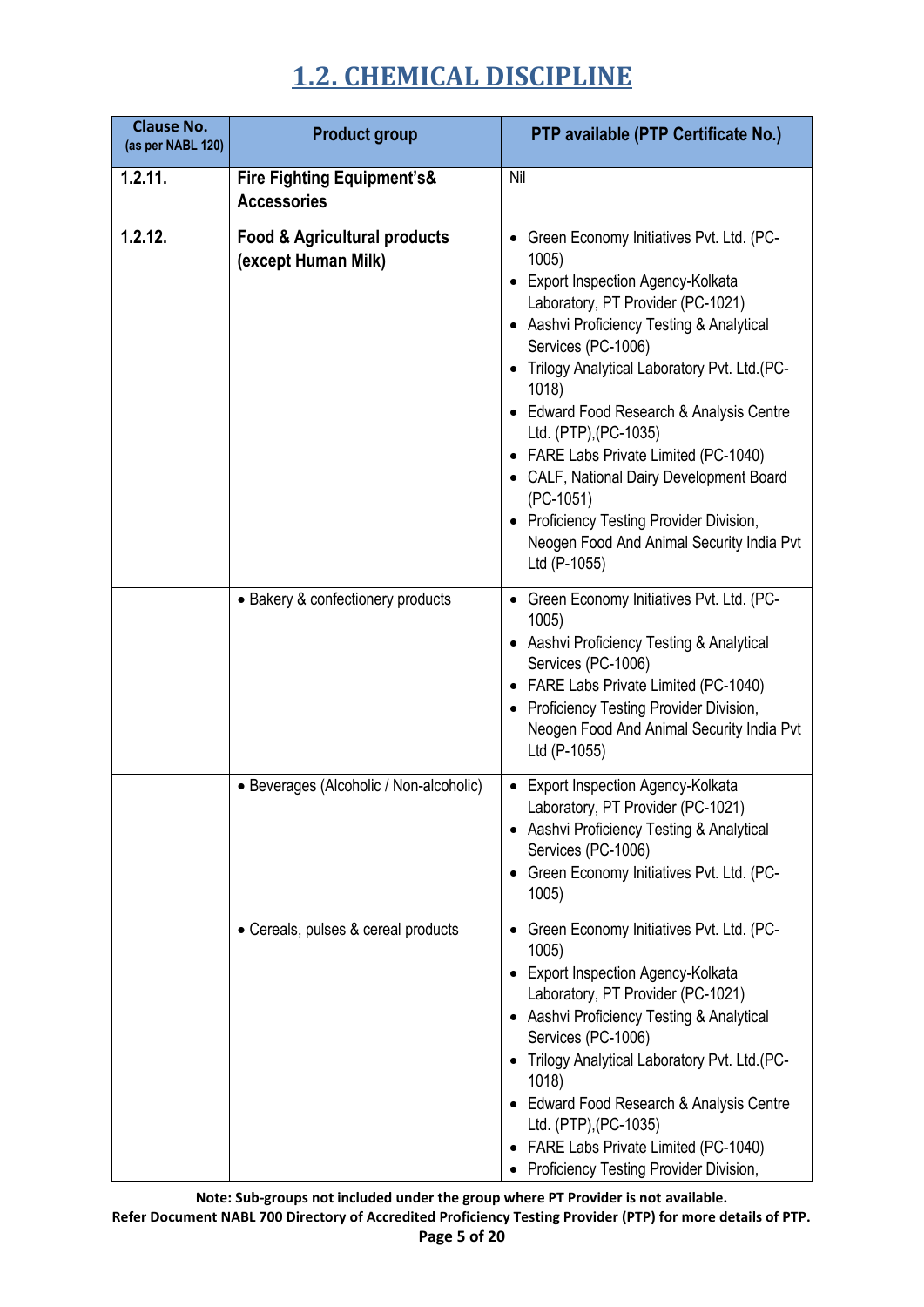| <b>Clause No.</b><br>(as per NABL 120) | <b>Product group</b>             | PTP available (PTP Certificate No.)                                                                                                                                                                                                                                                                                                                                                                                                                                                                                |
|----------------------------------------|----------------------------------|--------------------------------------------------------------------------------------------------------------------------------------------------------------------------------------------------------------------------------------------------------------------------------------------------------------------------------------------------------------------------------------------------------------------------------------------------------------------------------------------------------------------|
|                                        |                                  | Neogen Food And Animal Security India Pvt<br>Ltd (P-1055)                                                                                                                                                                                                                                                                                                                                                                                                                                                          |
|                                        | • Coffee & cocoa products        | • Export Inspection Agency-Kolkata<br>Laboratory, PT Provider (PC-1021)<br>Aashvi Proficiency Testing & Analytical<br>Services (PC-1006)                                                                                                                                                                                                                                                                                                                                                                           |
|                                        | • Edible oils & fats             | • Green Economy Initiatives Pvt. Ltd. (PC-<br>1005)<br>Aashvi Proficiency Testing & Analytical<br>Services (PC-1006)<br>• Edward Food Research & Analysis Centre<br>Ltd. (PTP), (PC-1035)<br>• FARE Labs Private Limited (PC-1040)<br>• CALF, National Dairy Development Board<br>(PC-1051)                                                                                                                                                                                                                        |
|                                        | • Food additives & preservatives | • Green Economy Initiatives Pvt. Ltd. (PC-<br>1005)                                                                                                                                                                                                                                                                                                                                                                                                                                                                |
|                                        | • Fruit & fruit products         | • Green Economy Initiatives Pvt. Ltd. (PC-<br>1005)<br>Export Inspection Agency-Kolkata<br>Laboratory, PT Provider (PC-1021)<br>• Edward Food Research & Analysis Centre<br>Ltd. (PTP), (PC-1035)<br>• Aashvi Proficiency Testing & Analytical<br>Services (PC-1006)                                                                                                                                                                                                                                               |
|                                        | • Herbs, spices & condiments     | • Export Inspection Agency-Kolkata<br>Laboratory, PT Provider (PC-1021)<br>• ITC Analytical Services, Agri Business<br>Division, ITC Limited (PC-1038)<br>• Aashvi Proficiency Testing & Analytical<br>Services (PC-1006)<br>Trilogy Analytical Laboratory Pvt. Ltd.<br>(PC-1018)<br>• Edward Food Research & Analysis Centre<br>Ltd. (PTP), (PC-1035)<br>Green Economy Initiatives Pvt. Ltd. (PC-<br>1005)<br>Proficiency Testing Provider Division,<br>Neogen Food And Animal Security India Pvt<br>Ltd (P-1055) |
|                                        | • Honey & honey products         | Green Economy Initiatives Pvt. Ltd. (PC-<br>1005)<br>Trilogy Analytical Laboratory Pvt. Ltd.(PC-                                                                                                                                                                                                                                                                                                                                                                                                                   |

**Note: Sub-groups not included under the group where PT Provider is not available.**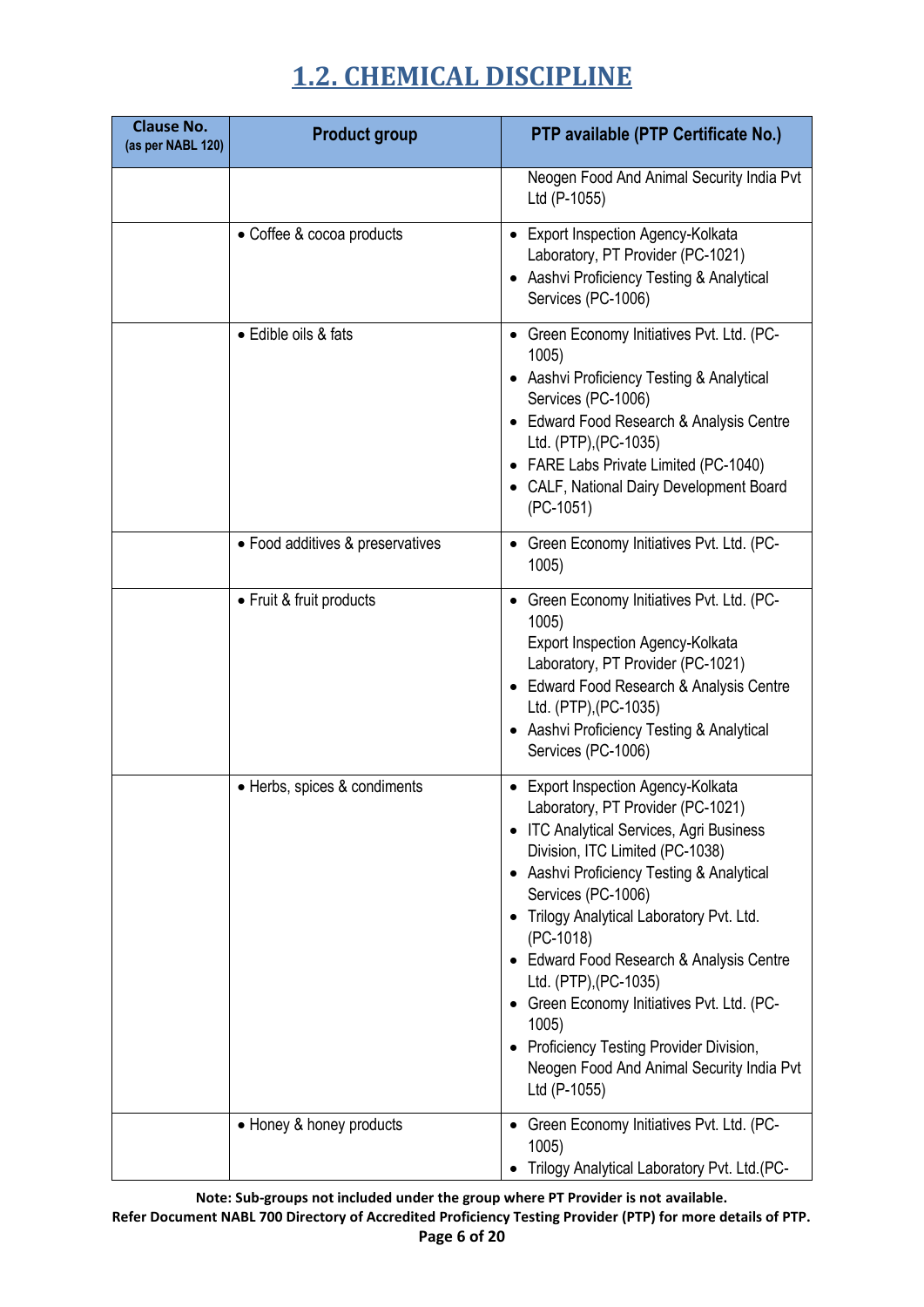| <b>Clause No.</b><br>(as per NABL 120) | <b>Product group</b>                  | PTP available (PTP Certificate No.)                                                                                                                                                                                                                                                                                                               |
|----------------------------------------|---------------------------------------|---------------------------------------------------------------------------------------------------------------------------------------------------------------------------------------------------------------------------------------------------------------------------------------------------------------------------------------------------|
|                                        |                                       | 1018)<br>Aashvi Proficiency Testing & Analytical<br>Services (PC-1006)<br>• FARE Labs Private Limited (PC-1040)<br>• Edward Food Research & Analysis Centre<br>Ltd. (PTP),<br>(PC-1035)                                                                                                                                                           |
|                                        | • Infant food                         | • Green Economy Initiatives Pvt. Ltd. (PC-<br>1005<br>International Proficiency Testing House<br>(PC-1043)<br>• Aashvi Proficiency Testing & Analytical<br>Services (PC-1006)                                                                                                                                                                     |
|                                        | • Jams, juices, sauces & concentrates | • Green Economy Initiatives Pvt. Ltd. (PC-<br>1005)<br>Aashvi Proficiency Testing & Analytical<br>Services (PC-1006)                                                                                                                                                                                                                              |
|                                        | • Milk & dairy products               | • Green Economy Initiatives Pvt. Ltd. (PC-<br>1005)<br>• Aashvi Proficiency Testing & Analytical<br>Services (PC-1006)<br>Trilogy Analytical Laboratory Pvt. Ltd.<br>(PC-1018)<br>• Edward Food Research & Analysis Centre<br>Ltd. (PTP), (PC-1035)<br>FARE Labs Private Limited (PC-1040)<br>CALF, National Dairy Development Board<br>(PC-1051) |
|                                        | • Nuts & nut products                 | <b>Export Inspection Agency-Kolkata</b><br>Laboratory, PT Provider (PC-1021)                                                                                                                                                                                                                                                                      |
|                                        | • Sugar & sugar products              | <b>Export Inspection Agency-Kolkata</b><br>Laboratory, PT Provider (PC-1021)<br>• Aashvi Proficiency Testing & Analytical<br>Services (PC-1006)                                                                                                                                                                                                   |
|                                        | $\bullet$ Tea                         | • Aashvi Proficiency Testing & Analytical<br>Services (PC-1006)<br>• Green Economy Initiatives Pvt. Ltd. (PC-<br>1005)                                                                                                                                                                                                                            |
|                                        | • Tobacco & tobacco products          | • ITC Analytical Services, Agri Business<br>Division, ITC Limited (PC-1038)                                                                                                                                                                                                                                                                       |
|                                        | • Vegetables & vegetable products     | • Green Economy Initiatives Pvt. Ltd. (PC-<br>1005)                                                                                                                                                                                                                                                                                               |

**Note: Sub-groups not included under the group where PT Provider is not available.**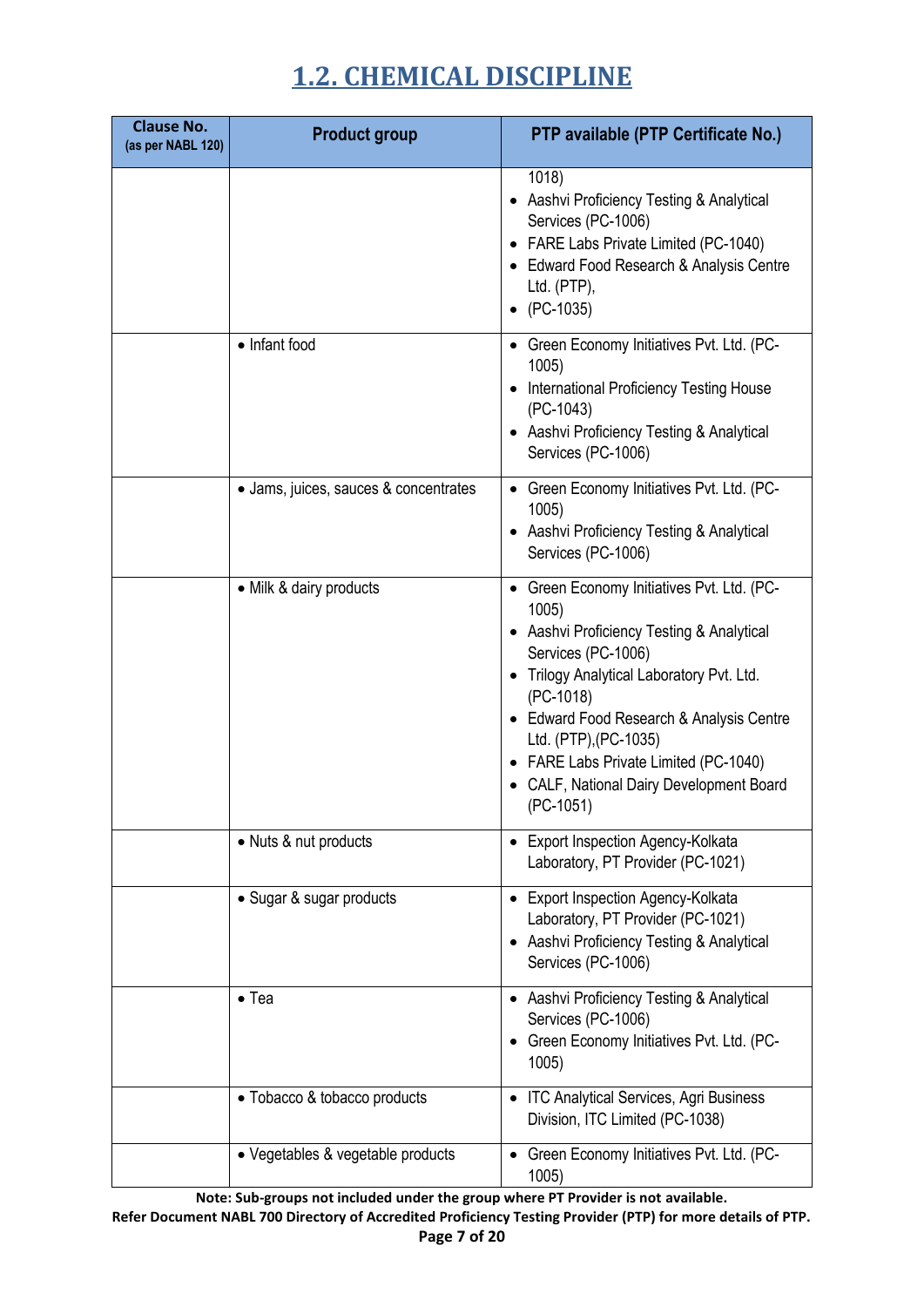| <b>Clause No.</b><br>(as per NABL 120) | <b>Product group</b>                          | PTP available (PTP Certificate No.)                                                                                                                                                                                          |
|----------------------------------------|-----------------------------------------------|------------------------------------------------------------------------------------------------------------------------------------------------------------------------------------------------------------------------------|
|                                        |                                               | • Export Inspection Agency-Kolkata<br>Laboratory, PT Provider (PC-1021)<br>• Aashvi Proficiency Testing & Analytical<br>Services (PC-1006)<br>• Edward Food Research & Analysis Centre<br>Ltd. (PTP),<br>$\bullet$ (PC-1035) |
|                                        | • Others                                      | • Green Economy Initiatives Pvt. Ltd. (PC-<br>1005) (Food Grains, Salt)<br>Aashvi Proficiency Testing & Analytical<br>Services (PC-1006) (Food Grains, Salt)                                                                 |
| 1.2.13.                                | <b>Gases</b>                                  | Nil                                                                                                                                                                                                                          |
| 1.2.14.                                | <b>Glass</b>                                  | Nil                                                                                                                                                                                                                          |
| 1.2.15.                                | <b>Hazardous &amp; Restricted Chemicals</b>   | Global PT Providers (PC-1017)                                                                                                                                                                                                |
| 1.2.16.                                | <b>Industrial &amp; Fine Chemicals</b>        | Nil                                                                                                                                                                                                                          |
| 1.2.17.                                | Inks, dyes & pigments                         | Nil                                                                                                                                                                                                                          |
| 1.2.18.                                | Lac & lac products                            | Nil                                                                                                                                                                                                                          |
| 1.2.19.                                | Leather                                       | <b>Bureau Veritas Consumer Product</b><br>Service (India) Private Limited,<br>Proficiency Testing Provider(PC-<br>1031)<br>Global PT Providers (PC-1017)                                                                     |
| 1.2.20.                                | <b>Lubricants</b>                             | • BPCL Proficiency Testing, QA Laboratory,<br><b>Bharat Petroleum Corporation Limited (PC-</b><br>1008)<br>• HP PTP, Hindustan Petroleum Corporation<br>Limited (PC-1037)                                                    |
|                                        | · Insulation oils                             | • HP PTP, Hindustan Petroleum Corporation<br>Limited (PC-1037)                                                                                                                                                               |
|                                        | · Oils & greases                              | • BPCL Proficiency Testing, QA Laboratory,<br><b>Bharat Petroleum Corporation Limited (PC-</b><br>1008)<br>• HP PTP, Hindustan Petroleum Corporation<br>Limited (PC-1037)                                                    |
|                                        | · Others                                      | • HP PTP, Hindustan Petroleum Corporation<br>Limited (PC-1037)                                                                                                                                                               |
| 1.2.21.                                | Marine / Aqua culture Food<br><b>Products</b> | Export Inspection Agency, Mumbai<br>Laboratory, Pilot Test House (PC-1019)                                                                                                                                                   |

**Note: Sub-groups not included under the group where PT Provider is not available.**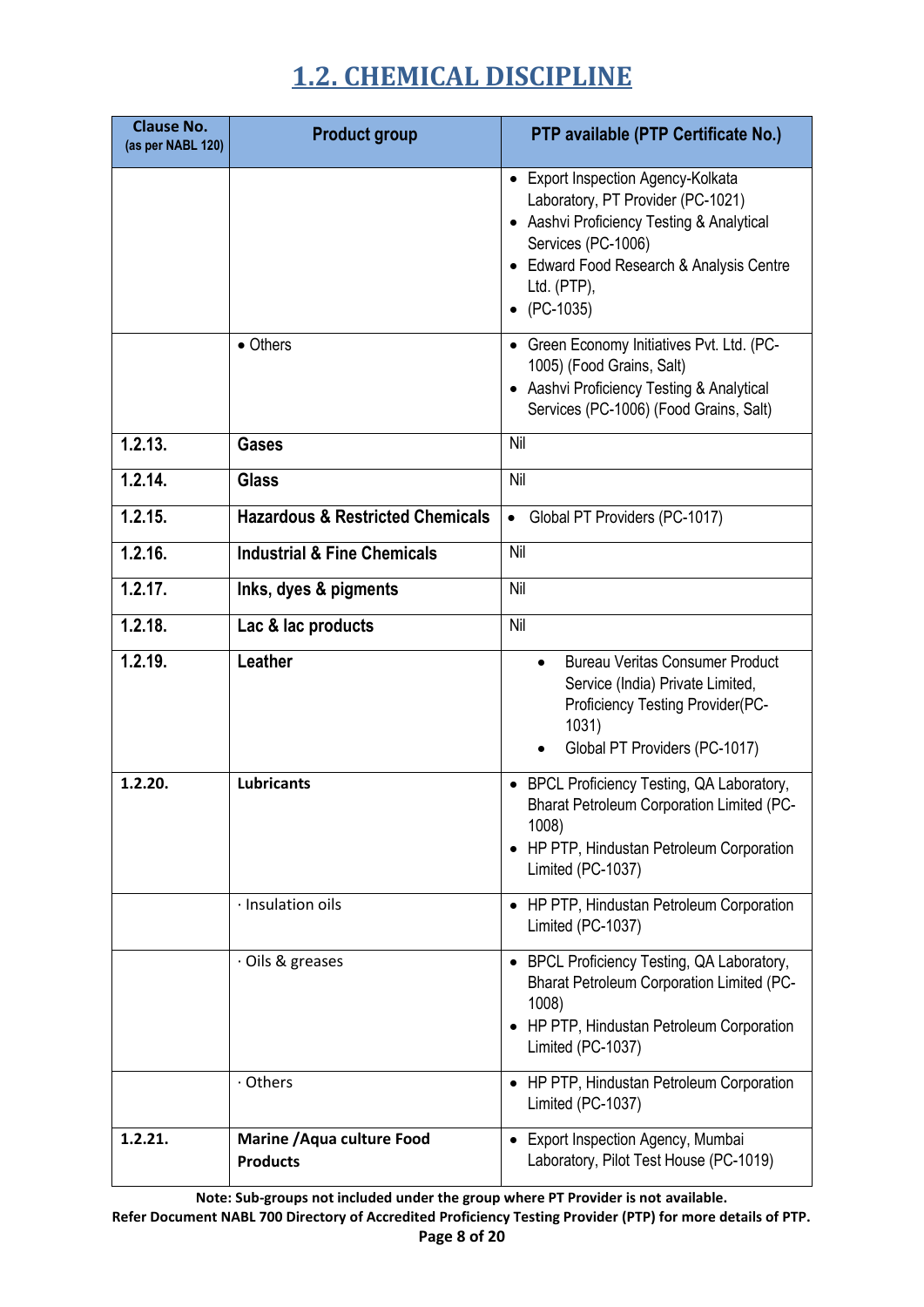| <b>Clause No.</b><br>(as per NABL 120) | <b>Product group</b>                                  | PTP available (PTP Certificate No.)                                                                                                                                                                                                                                                                                                                                                                                                                                                                                                                                                            |
|----------------------------------------|-------------------------------------------------------|------------------------------------------------------------------------------------------------------------------------------------------------------------------------------------------------------------------------------------------------------------------------------------------------------------------------------------------------------------------------------------------------------------------------------------------------------------------------------------------------------------------------------------------------------------------------------------------------|
|                                        | · Fish & Fish Products                                | • Export Inspection Agency, Mumbai<br>Laboratory, Pilot Test House (PC-1019)                                                                                                                                                                                                                                                                                                                                                                                                                                                                                                                   |
|                                        | · Shrimps                                             | Export Inspection Agency, Mumbai<br>$\bullet$<br>Laboratory, Pilot Test House (PC-1019)                                                                                                                                                                                                                                                                                                                                                                                                                                                                                                        |
|                                        | · Metallic coatings                                   | Global PT Providers(PC-1017)<br>$\bullet$                                                                                                                                                                                                                                                                                                                                                                                                                                                                                                                                                      |
| 1.2.22.                                | <b>Metallic coatings &amp; treatment</b><br>solutions | Global PT Providers(PC-1017)<br>$\bullet$                                                                                                                                                                                                                                                                                                                                                                                                                                                                                                                                                      |
| 1.2.23.                                | <b>Metals &amp; Alloys</b>                            | Global PT Providers(PC-1017)<br>Metal Power Analytical Pvt. Ltd.-PT Division<br>$(PC-1010)$<br>National Test House (WR)(PC-1015)<br>Deep Metallurgical Services(PC-1045)<br>• CIMEC Infralabs Private Limited, PT<br>Division(PC-1028)<br>• Quality Assurance, Titan Company Limited,<br>Jewellery Division (PC-1044)<br>Jalan Proficiency Testing Provider Unit,<br>Jalan and Company (PC-1036)<br>INDIA GOVERNMENT MINT, MUMBAI<br>(SPMCIL) (PC-1046)<br>• Aashvi Proficiency Testing & Analytical<br>Services (PC-1006)<br>• Suviro Touchstones - Proficiency Testing<br>Division (PC-1059) |
|                                        | · Alloy steel<br>· Aluminum & its alloys              | • Global PT Providers(PC-1017)<br>Metal Power Analytical Pvt. Ltd.-PT Division<br>(PC-1010)<br>National Test House (WR)(PC-1015)<br>Deep Metallurgical Services(PC-1045)<br>CIMEC Infralabs Private Limited, PT<br>Division(PC-1028)<br>• Suviro Touchstones - Proficiency Testing<br>Division (PC-1059)<br>Global PT Providers(PC-1017)<br>$\bullet$                                                                                                                                                                                                                                          |
|                                        | · Carbon Steel (low carbon, medium                    | Metal Power Analytical Pvt. Ltd.-PT Division<br>(PC-1010)<br>Deep Metallurgical Services(PC-1045)<br>Suviro Touchstones - Proficiency Testing<br>Division (PC-1059)<br>Green Economy Initiatives Pvt. Ltd. (PC-<br>$\bullet$                                                                                                                                                                                                                                                                                                                                                                   |
|                                        | carbon & high carbon steel)                           | 1005)                                                                                                                                                                                                                                                                                                                                                                                                                                                                                                                                                                                          |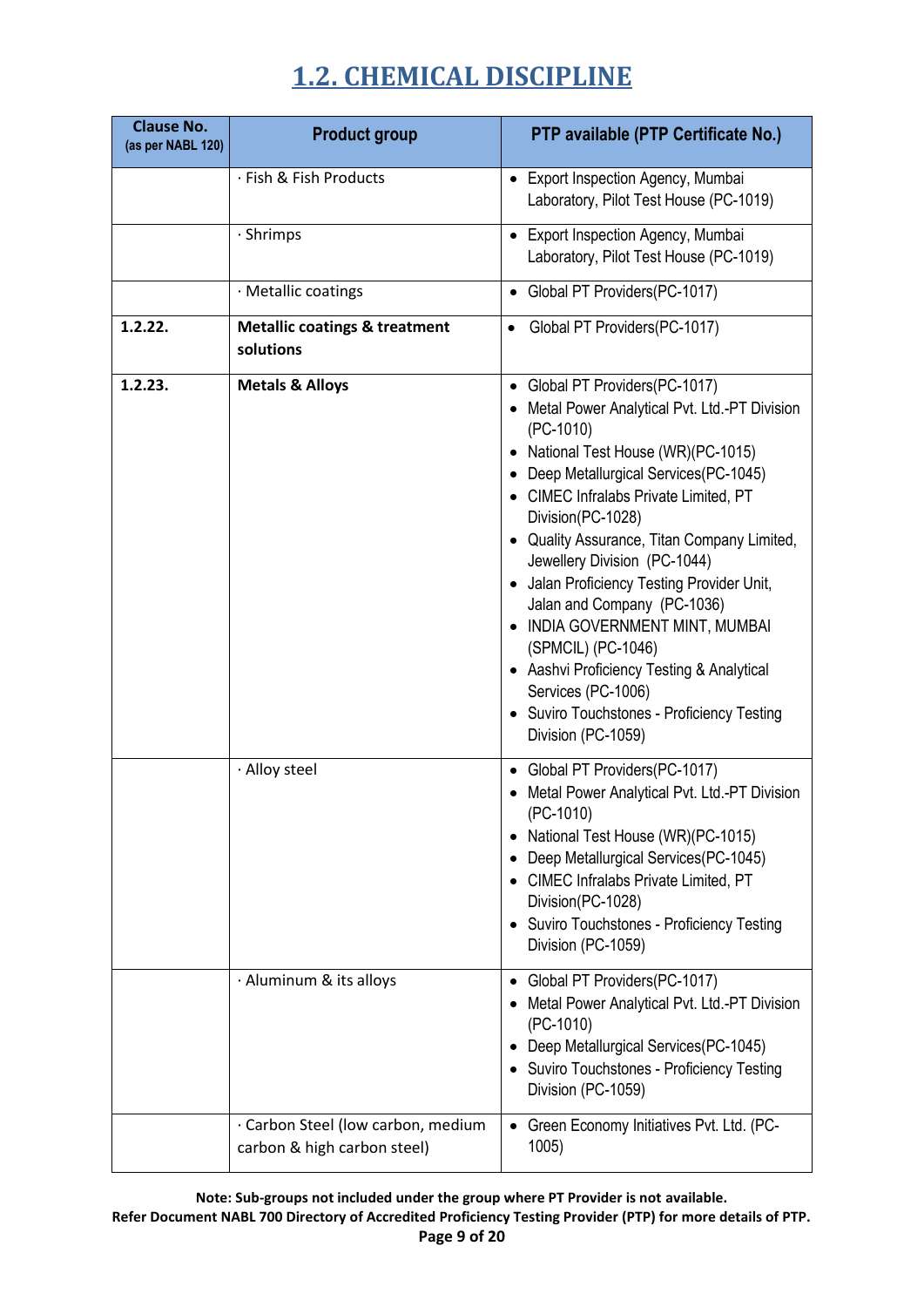| <b>Clause No.</b><br>(as per NABL 120) | <b>Product group</b>   | PTP available (PTP Certificate No.)                                                                                                                                                                                                                                                |
|----------------------------------------|------------------------|------------------------------------------------------------------------------------------------------------------------------------------------------------------------------------------------------------------------------------------------------------------------------------|
|                                        |                        | • Global PT Providers (PC-1017)                                                                                                                                                                                                                                                    |
|                                        | Cobalt & its alloys    | • Metal Power Analytical Pvt. Ltd.-PT Division<br>$(PC-1010)$                                                                                                                                                                                                                      |
|                                        | Copper & its alloys    | • Global PT Providers (PC-1017)<br>Deep Metallurgical Services(PC-1045)<br>• Suviro Touchstones - Proficiency Testing<br>Division (PC-1059)                                                                                                                                        |
|                                        | · Ferro-alloys         | • Metal Power Analytical Pvt. Ltd.-PT Division<br>(PC-1010)<br>• Global PT Providers (PC-1017)                                                                                                                                                                                     |
|                                        | · Lead and Lead Alloys | • Global PT Providers (PC-1017)                                                                                                                                                                                                                                                    |
|                                        | · Nickel & its alloys  | • Metal Power Analytical Pvt. Ltd.-PT Division<br>(PC-1010)<br>• Deep Metallurgical Services(PC-1045)<br>Global PT Providers (PC-1017)                                                                                                                                             |
|                                        | · Precious metals      | • Quality Assurance, Titan Company Limited,<br>Jewellery Division (PC-1044)<br>• Jalan Proficiency Testing Provider Unit,<br>Jalan and Company (PC-1036)<br>INDIA GOVERNMENT MINT, MUMBAI<br>(SPMCIL) (PC-1046)<br>• Aashvi Proficiency Testing & Analytical<br>Services (PC-1006) |
|                                        | · Stainless steel      | Global PT Providers(PC-1017)<br>Metal Power Analytical Pvt. Ltd.-PT Division<br>(PC-1010)<br>Deep Metallurgical Services(PC-1045)<br>CIMEC Infralabs Private Limited, PT<br>Division (PC-1028)<br>Suviro Touchstones - Proficiency Testing<br>Division (PC-1059)                   |
|                                        | · Tool steel           | Global PT Providers(PC-1017)<br>Metal Power Analytical Pvt. Ltd.-PT Division<br>(PC-1010)<br>Suviro Touchstones - Proficiency Testing<br>Division (PC-1059)                                                                                                                        |
|                                        | · Zinc & Zinc alloys   | Global PT Providers(PC-1017)<br>Metal Power Analytical Pvt. Ltd.-PT Division<br>(PC-1010)                                                                                                                                                                                          |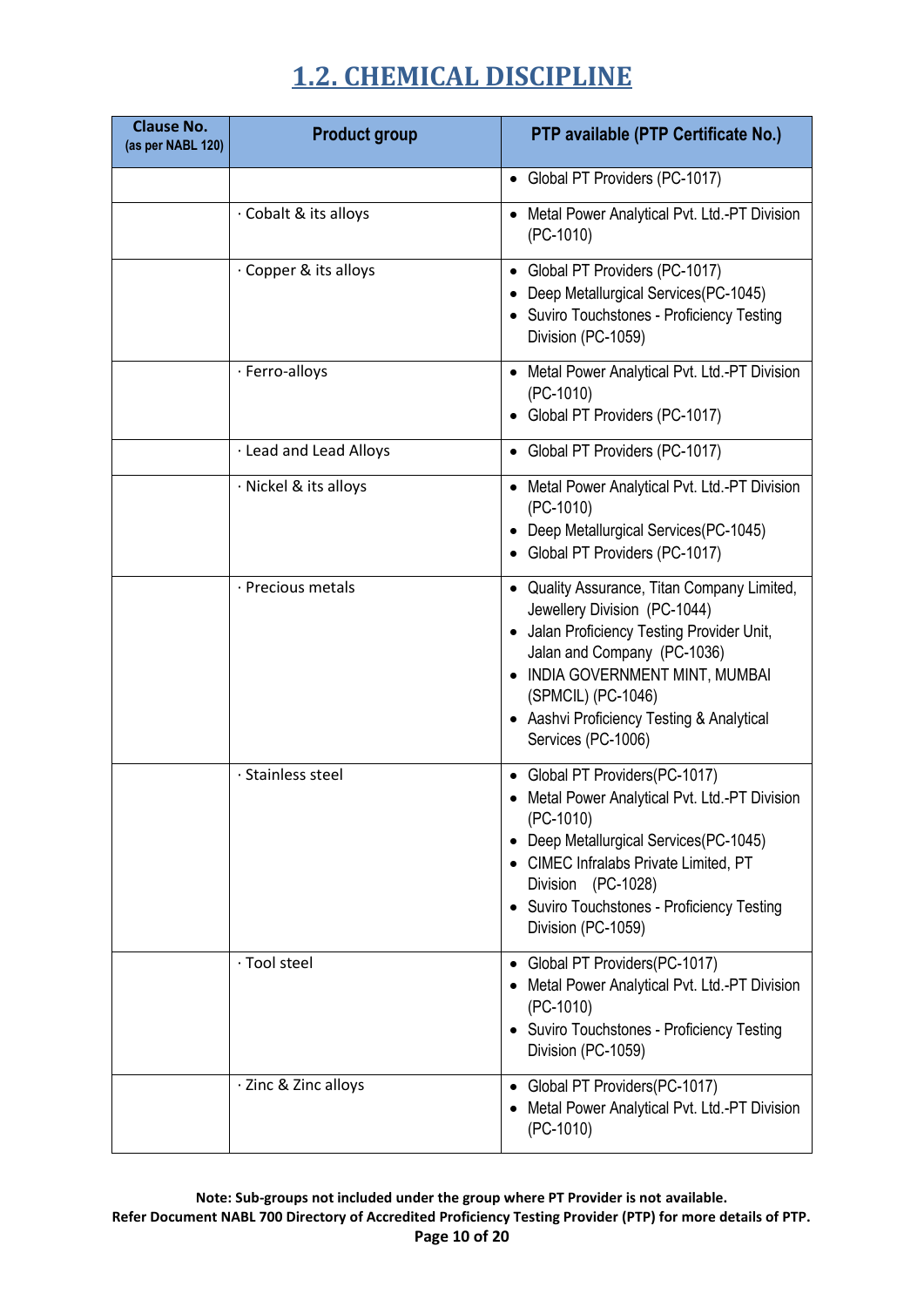| <b>Clause No.</b><br>(as per NABL 120) | <b>Product group</b>                         | PTP available (PTP Certificate No.)                                                                                                                      |
|----------------------------------------|----------------------------------------------|----------------------------------------------------------------------------------------------------------------------------------------------------------|
| 1.2.24.                                | <b>Nutraceuticals &amp; Functional Foods</b> | Nil                                                                                                                                                      |
| 1.2.25.                                | <b>Nutritional</b>                           | Nil                                                                                                                                                      |
| 1.2.26.                                | <b>Supplements</b>                           | Nil                                                                                                                                                      |
| 1.2.27.                                | <b>Ores &amp; Minerals</b>                   | • Global PT Providers(PC-1017)<br>• SCS Enviro Services Private Limited (PT<br>Division)(PC-1030)<br>• Green Economy Initiatives Pvt. Ltd. (PC-<br>1005) |
|                                        | · Iron ores                                  | • Global PT Providers(PC-1017)<br>• SCS Enviro Services Private Limited (PT<br>Division)(PC-1030)<br>• Green Economy Initiatives Pvt. Ltd. (PC-<br>1005) |
|                                        | · Limestone & dolomite                       | • Global PT Providers(PC-1017)<br>• SCS Enviro Services Private Limited (PT<br>Division)(PC-1030)<br>• Green Economy Initiatives Pvt. Ltd. (PC-<br>1005) |
|                                        | · Others                                     | • Green Economy Initiatives Pvt. Ltd. (PC-<br>1005)<br>Global PT Providers(PC-1017)                                                                      |
| 1.2.28.                                | <b>Paints &amp; Surface Coating</b>          | • Fine Finish Organics, Pvt Ltd (PC-1004)<br>Global PT Providers(PC-1017)<br>٠                                                                           |
|                                        | · Paints & enamels                           | • Fine Finish Organics, Pvt Ltd (PC-1004)<br>Global PT Providers (PC-1017)                                                                               |
|                                        | · Varnishes                                  | • Fine Finish Organics, Pvt Ltd (PC-1004)                                                                                                                |
| 1.2.29.                                | <b>Paper and Pulp</b>                        | Nil                                                                                                                                                      |
| 1.2.30.                                | <b>Pesticide Formulations</b>                | • Proficiency Testing Centre, Pesticide<br>Management Division, National Institute of<br>Plant Health Management (NIPHM)(PC-<br>1013)                    |
|                                        | · Emulsifiable Concentrates (EC)             | • Proficiency Testing Centre, Pesticide<br>Management Division, National Institute of<br>Plant Health Management (NIPHM)(PC-<br>1013)                    |
|                                        | · Soluble Concentrates(SL)                   | Proficiency Testing Centre, Pesticide<br>$\bullet$<br>Management Division, National Institute of<br>Plant Health Management (NIPHM)(PC-                  |

**Note: Sub-groups not included under the group where PT Provider is not available. Refer Document NABL 700 Directory of Accredited Proficiency Testing Provider (PTP) for more details of PTP. Page 11 of 20**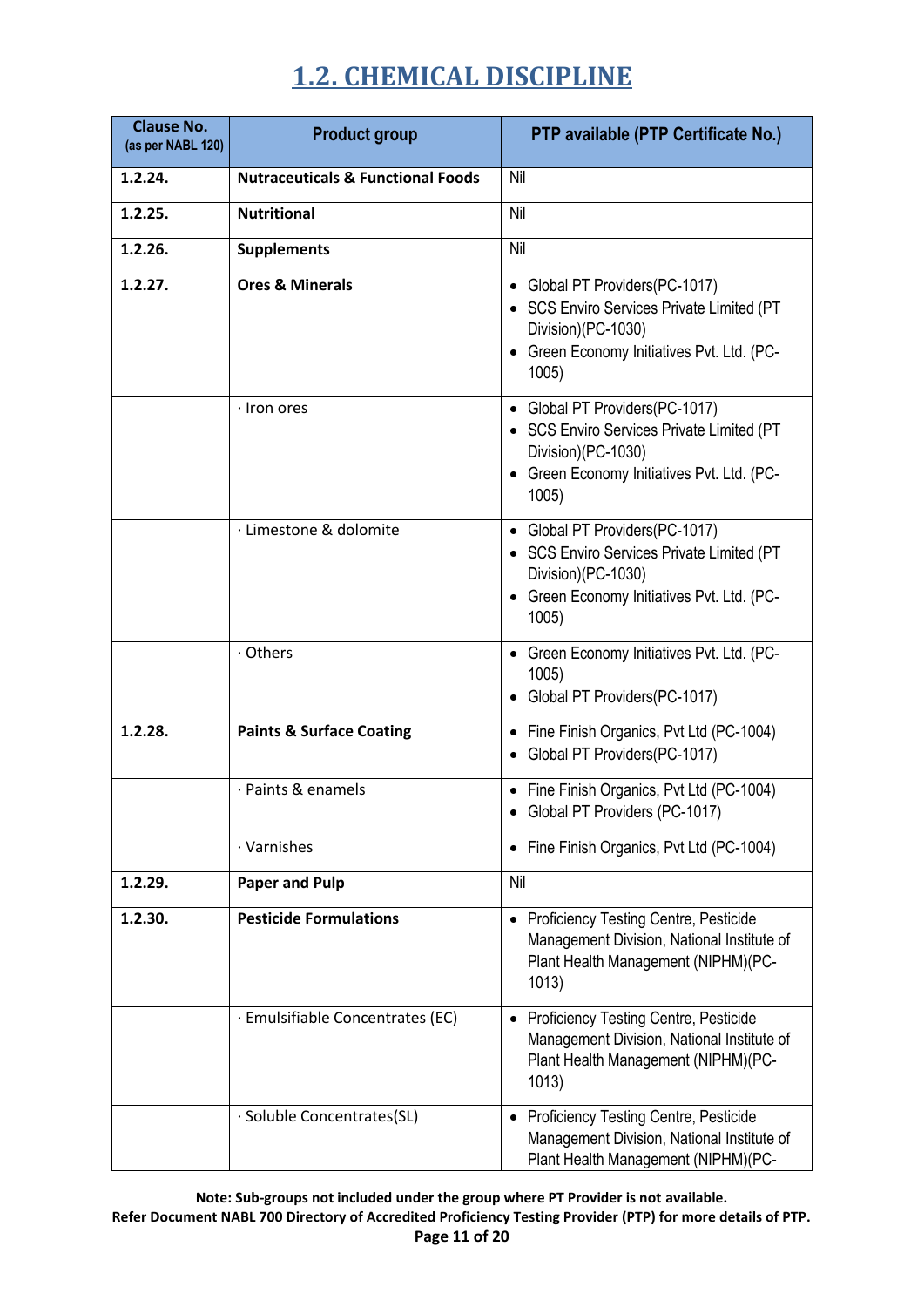| <b>Clause No.</b><br>(as per NABL 120) | <b>Product group</b>                    | PTP available (PTP Certificate No.)                                                                                                                                     |
|----------------------------------------|-----------------------------------------|-------------------------------------------------------------------------------------------------------------------------------------------------------------------------|
|                                        |                                         | 1013)                                                                                                                                                                   |
|                                        | · Technical Concentrates (TK)           | Proficiency Testing Centre, Pesticide<br>$\bullet$<br>Management Division, National Institute of<br>Plant Health Management (NIPHM)(PC-<br>1013)                        |
|                                        | · Water Soluble Granules (SG)           | • Proficiency Testing Centre, Pesticide<br>Management Division, National Institute of<br>Plant Health Management (NIPHM)(PC-<br>1013)                                   |
|                                        | · Water Soluble Powders (SP)            | • Proficiency Testing Centre, Pesticide<br>Management Division, National Institute of<br>Plant Health Management (NIPHM)(PC-<br>1013)                                   |
|                                        | · Wettable Powders (WP)                 | Proficiency Testing Centre, Pesticide<br>$\bullet$<br>Management Division, National Institute of<br>Plant Health Management (NIPHM)(PC-<br>1013)                        |
|                                        | · Others                                | • Proficiency Testing Centre, Pesticide<br>Management Division, National Institute of<br>Plant Health Management (NIPHM)(PC-<br>1013)                                   |
| 1.2.31.                                | <b>Petroleum and Products</b>           | • BPCL Proficiency Testing, QA Laboratory,<br><b>Bharat Petroleum Corporation Limited (PC-</b><br>1008)<br>HP PTP, Hindustan Petroleum Corporation<br>Limited (PC-1037) |
|                                        | · Aviation fuels                        | • BPCL Proficiency Testing, QA Laboratory,<br><b>Bharat Petroleum Corporation Limited (PC-</b><br>1008)<br>HP PTP, Hindustan Petroleum Corporation<br>Limited (PC-1037) |
|                                        | · Crude petroleum                       | • HP PTP, Hindustan Petroleum Corporation<br>Limited (PC-1037)                                                                                                          |
|                                        | · Petrochemicals, Petroleum<br>solvents | • HP PTP, Hindustan Petroleum Corporation<br>Limited (PC-1037)                                                                                                          |
|                                        | · Petroleum products                    | BPCL Proficiency Testing, QA Laboratory,<br><b>Bharat Petroleum Corporation Limited (PC-</b><br>1008)<br>HP PTP, Hindustan Petroleum Corporation<br>Limited (PC-1037)   |

**Note: Sub-groups not included under the group where PT Provider is not available. Refer Document NABL 700 Directory of Accredited Proficiency Testing Provider (PTP) for more details of PTP. Page 12 of 20**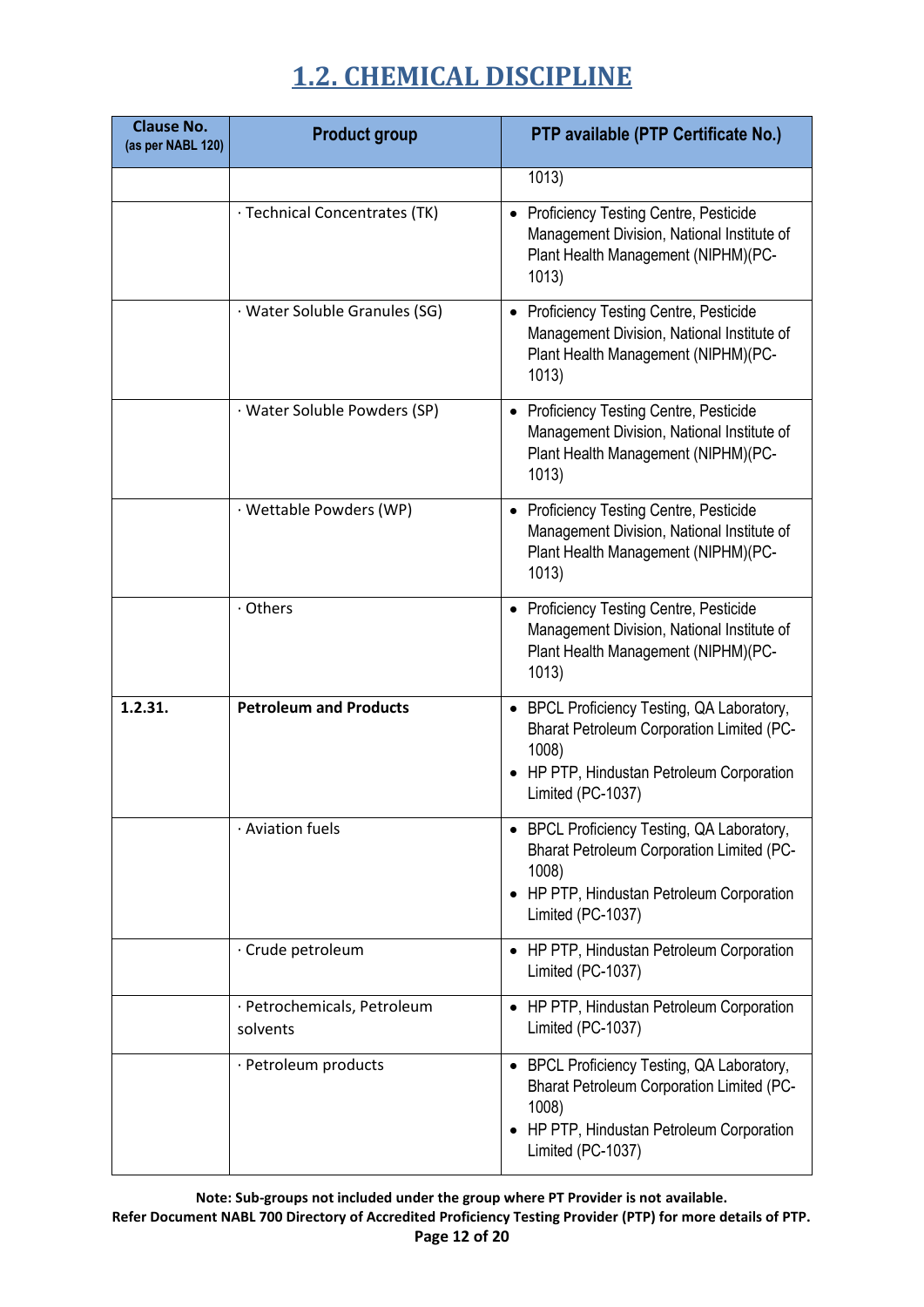| <b>Clause No.</b><br>(as per NABL 120) | <b>Product group</b>                                    | PTP available (PTP Certificate No.)                                                                                                                                                                                                                                                                                                                                                                                                                                                      |
|----------------------------------------|---------------------------------------------------------|------------------------------------------------------------------------------------------------------------------------------------------------------------------------------------------------------------------------------------------------------------------------------------------------------------------------------------------------------------------------------------------------------------------------------------------------------------------------------------------|
|                                        | · Others                                                | • HP PTP, Hindustan Petroleum Corporation<br>Limited (PC-1037)                                                                                                                                                                                                                                                                                                                                                                                                                           |
| 1.2.32.                                | <b>Plastic &amp; Resins</b>                             | • Fine Finish Organics, Pvt Ltd (PC-1004)<br>Global PT Providers(PC-1017)                                                                                                                                                                                                                                                                                                                                                                                                                |
|                                        | · Plastics & polymers                                   | • Fine Finish Organics, Pvt Ltd (PC-1004)<br>Global PT Providers(PC-1017)                                                                                                                                                                                                                                                                                                                                                                                                                |
|                                        | · Resin                                                 | Fine Finish Organics, Pvt Ltd (PC-1004)                                                                                                                                                                                                                                                                                                                                                                                                                                                  |
| 1.2.33.                                | <b>Pollution &amp; Environment</b>                      | • Horizon Analytical Laboratory Pvt. Ltd. (PC-<br>1016)<br>• Green Economy Initiatives Pvt. Ltd. (PC-<br>1005<br>• FARE Labs Private Limited (PC-1040)<br>• Global PT Providers(PC-1017)                                                                                                                                                                                                                                                                                                 |
|                                        | · Waste Water (Effluents/Sewage)                        | • Horizon Analytical Laboratory Pvt. Ltd. (PC-<br>1016)<br>• Green Economy Initiatives Pvt. Ltd. (PC-<br>1005)<br>• FARE Labs Private Limited (PC-1040)<br>• Global PT Providers(PC-1017)<br>• SCS Enviro Services Private Limited (PT<br>Division)(PC-1030)                                                                                                                                                                                                                             |
|                                        | · Wastes<br>(Liquid/Slurry/Sludge/Solid/Semi-<br>Solid) | • Green Economy Initiatives Pvt. Ltd. (PC-<br>1005)                                                                                                                                                                                                                                                                                                                                                                                                                                      |
| 1.2.34.                                | <b>Residues in Food Products</b>                        | • Green Economy Initiatives Pvt. Ltd. (PC-<br>1005)<br>Edward Food Research & Analysis Centre<br>Ltd. (PTP), (PC-1035)<br>• Aashvi Proficiency Testing & Analytical<br>Services (PC-1006)<br>• Trilogy Analytical Laboratory Pvt. Ltd.(PC-<br>1018),<br><b>Proficiency Testing Centre, Pesticide</b><br>Management Division, National Institute of<br>Plant Health Management (NIPHM)(PC-<br>1013)<br>National Referral Laboratory, ICAR-National<br>Research Centre for Grapes PC-1027) |
|                                        | · Antibiotics                                           | • Trilogy Analytical Laboratory Pvt. Ltd.(PC-<br>1018)<br>Edward Food Research & Analysis Centre                                                                                                                                                                                                                                                                                                                                                                                         |

**Note: Sub-groups not included under the group where PT Provider is not available. Refer Document NABL 700 Directory of Accredited Proficiency Testing Provider (PTP) for more details of PTP. Page 13 of 20**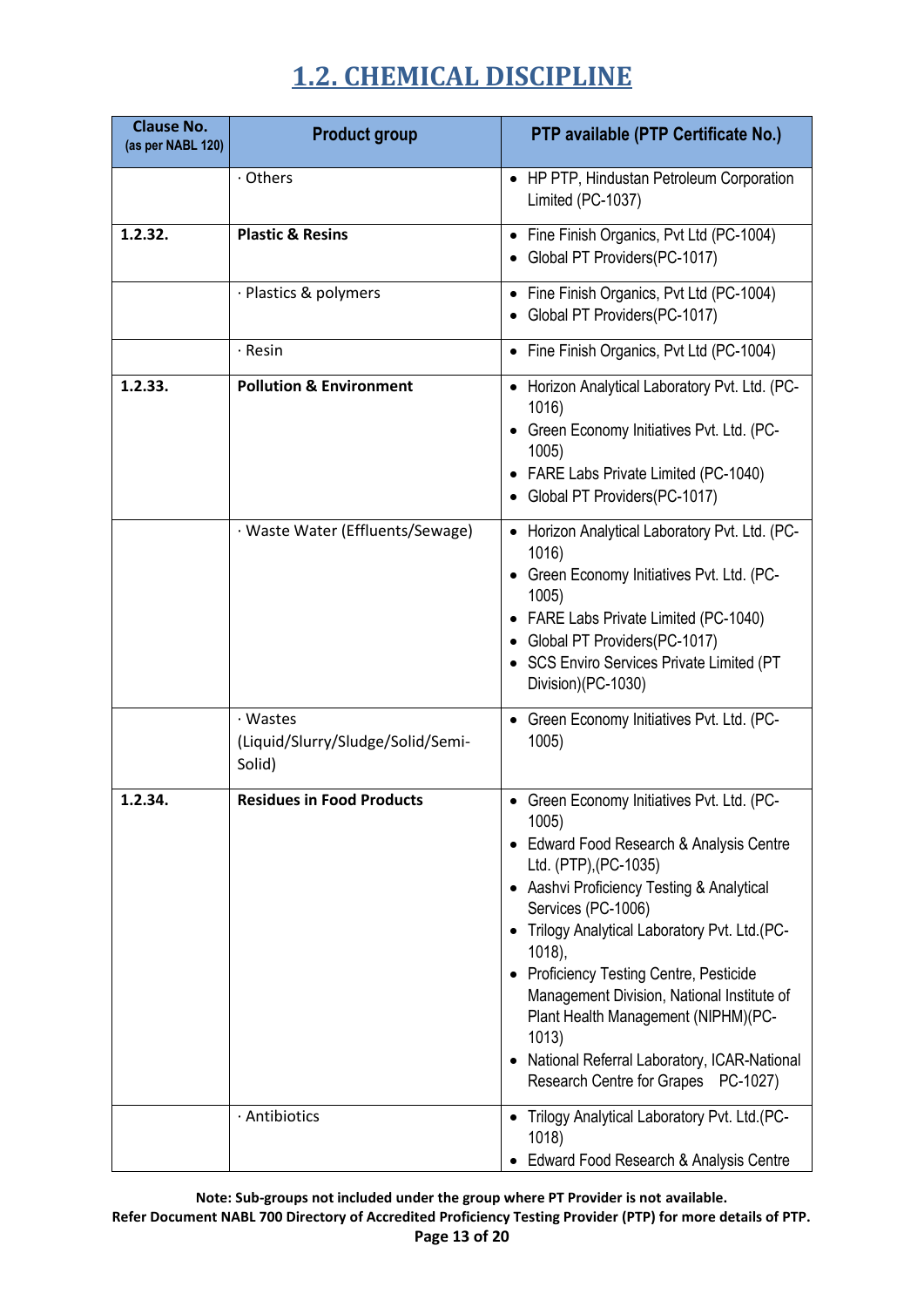| <b>Clause No.</b><br>(as per NABL 120) | <b>Product group</b>        | PTP available (PTP Certificate No.)                                                                                                                                                                                                                                                                                                                                                                                          |
|----------------------------------------|-----------------------------|------------------------------------------------------------------------------------------------------------------------------------------------------------------------------------------------------------------------------------------------------------------------------------------------------------------------------------------------------------------------------------------------------------------------------|
|                                        |                             | Ltd. (PTP), (PC-1035)<br>CALF, National Dairy Development<br>Board (PC-1051)                                                                                                                                                                                                                                                                                                                                                 |
|                                        | · Pesticides                | • Aashvi Proficiency Testing & Analytical<br>Services (PC-1006)<br>• Proficiency Testing Centre, Pesticide<br>Management Division, National Institute of<br>Plant Health Management (NIPHM)<br>(PC-1013)<br>National Referral Laboratory, ICAR-National<br>Research Centre for Grapes(PC-1027)<br>• Edward Food Research & Analysis Centre<br>Ltd. (PTP), (PC-1035)<br>• CALF, National Dairy Development<br>Board (PC-1051) |
|                                        | · Poly Chlorinated Biphenyl | • Edward Food Research & Analysis Centre<br>Ltd. (PTP), (PC-1035)                                                                                                                                                                                                                                                                                                                                                            |
|                                        | · Trace metal elements      | • Edward Food Research & Analysis Centre<br>Ltd. (PTP), (PC-1035)<br>Green Economy Initiatives Pvt. Ltd.<br>(PC-<br>1005)<br>• Aashvi Proficiency Testing & Analytical<br>Services (PC-1006)<br>• CALF, National Dairy Development<br>Board (PC-1051)                                                                                                                                                                        |
| 1.2.35.                                | <b>Residues in Water</b>    | • Green Economy Initiatives Pvt. Ltd. (PC-<br>1005)<br>• Aashvi Proficiency Testing & Analytical<br>Services (PC-1006)<br>• Proficiency Testing Centre, Pesticide<br>Management Division, National Institute of<br>Plant Health Management (NIPHM) (PC-<br>1013)<br>• Edward Food Research & Analysis Centre<br>Ltd. (PTP), (PC-1035)                                                                                        |
|                                        | · Pesticides                | • Green Economy Initiatives Pvt. Ltd. (PC-<br>1005)<br>• Aashvi Proficiency Testing & Analytical<br>Services (PC-1006)<br>• Proficiency Testing Centre, Pesticide<br>Management Division, National Institute of<br>Plant Health Management (NIPHM) (PC-<br>1013)<br>Edward Food Research & Analysis Centre                                                                                                                   |

**Note: Sub-groups not included under the group where PT Provider is not available. Refer Document NABL 700 Directory of Accredited Proficiency Testing Provider (PTP) for more details of PTP. Page 14 of 20**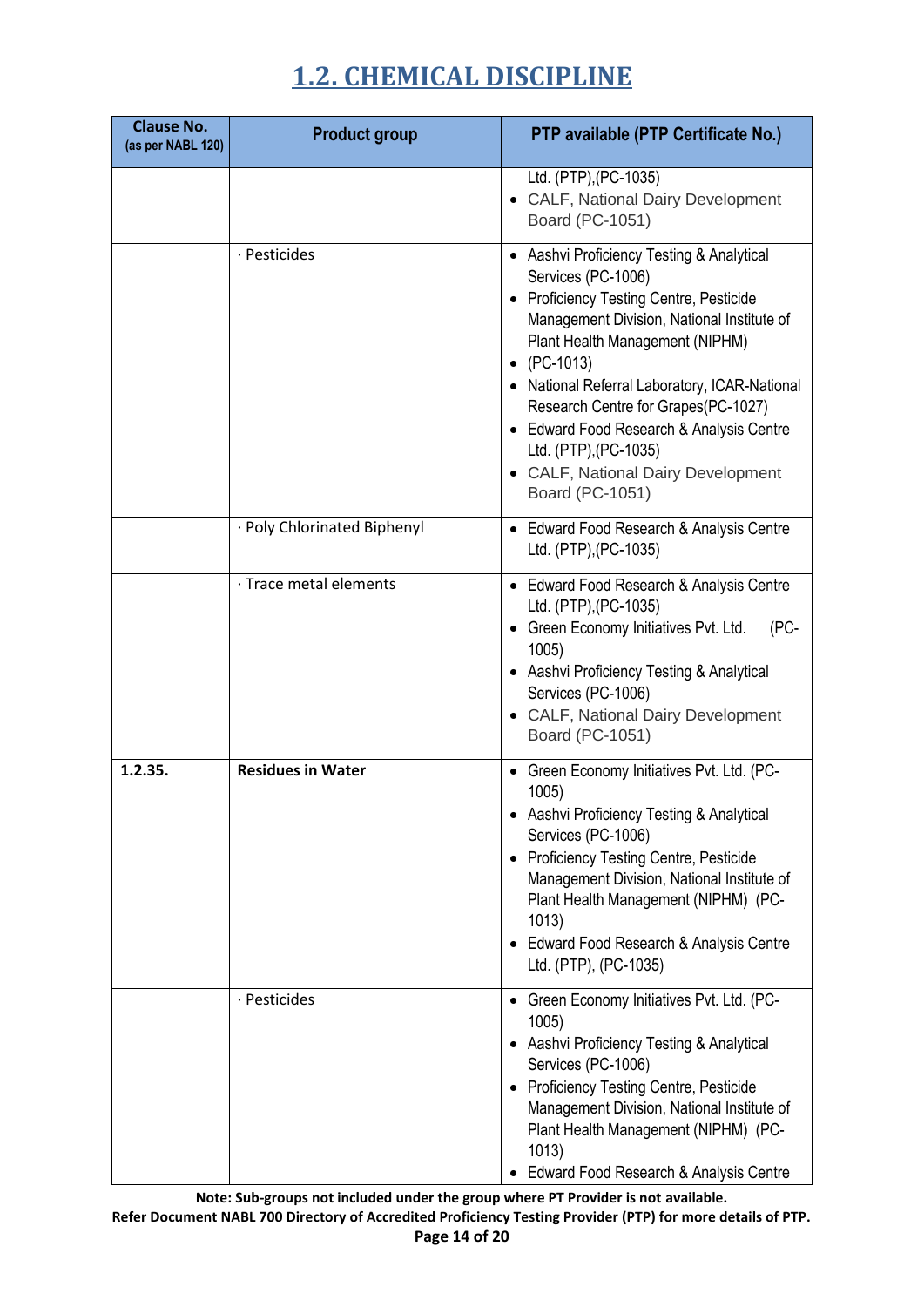| <b>Clause No.</b><br>(as per NABL 120) | <b>Product group</b>                   | PTP available (PTP Certificate No.)                                                                                                                                                                                                                                                                                                               |
|----------------------------------------|----------------------------------------|---------------------------------------------------------------------------------------------------------------------------------------------------------------------------------------------------------------------------------------------------------------------------------------------------------------------------------------------------|
|                                        |                                        | Ltd. (PTP), (PC-1035)                                                                                                                                                                                                                                                                                                                             |
|                                        | · Poly Chlorinated Biphenyl            | • Green Economy Initiatives Pvt. Ltd. (PC-<br>1005<br>Edward Food Research & Analysis Centre<br>Ltd. (PTP), (PC-1035)                                                                                                                                                                                                                             |
|                                        | · Polyhalogenated biphenyls            | Green Economy Initiatives Pvt. Ltd. (PC-<br>$\bullet$<br>1005<br>Edward Food Research & Analysis Centre<br>Ltd. (PTP), (PC-1035)                                                                                                                                                                                                                  |
|                                        | · Trace metal elements                 | • Green Economy Initiatives Pvt. Ltd. (PC-<br>1005)<br>• Edward Food Research & Analysis Centre<br>Ltd. (PTP), (PC-1035)                                                                                                                                                                                                                          |
| 1.2.36.                                | <b>Rubber &amp; Rubber Products</b>    | • Global PT Providers(PC-1017)<br>Hari Shankar Singhania Elastomer And<br>Tyre Research Institute (PC-1058)                                                                                                                                                                                                                                       |
| 1.2.37.                                | <b>Soap detergent &amp; Toiletries</b> | Nil                                                                                                                                                                                                                                                                                                                                               |
| 1.2.38.                                | <b>Soil and Rock</b>                   | • Green Economy Initiatives Pvt. Ltd. (PC-<br>1005)<br>• Horizon Analytical Laboratory Pvt. Ltd. Pune<br>$(PC-1016)$<br>• SCS Enviro Services Private Limited (PT<br>Division)(PC-1030)<br>• Aashvi Proficiency Testing & Analytical<br>Services (PC-1006)<br>Global PT Providers(PC-1017)                                                        |
|                                        | · Clays & Soils<br>· Others            | Green Economy Initiatives Pvt. Ltd. (PC-<br>$\bullet$<br>1005)<br>Horizon Analytical Laboratory Pvt. Ltd. Pune<br>$(PC-1016)$<br>• SCS Enviro Services Private Limited (PT<br>Division)(PC-1030)<br>• Aashvi Proficiency Testing & Analytical<br>Services (PC-1006)<br>Global PT Providers(PC-1017)<br>• Green Economy Initiatives Pvt. Ltd. (PC- |
|                                        |                                        | 1005)                                                                                                                                                                                                                                                                                                                                             |
| 1.2.39.                                | <b>Solid Fuels</b>                     | <b>NCCBM(PC-1007)</b><br>Global PT Providers(PC-1017)                                                                                                                                                                                                                                                                                             |

**Note: Sub-groups not included under the group where PT Provider is not available.**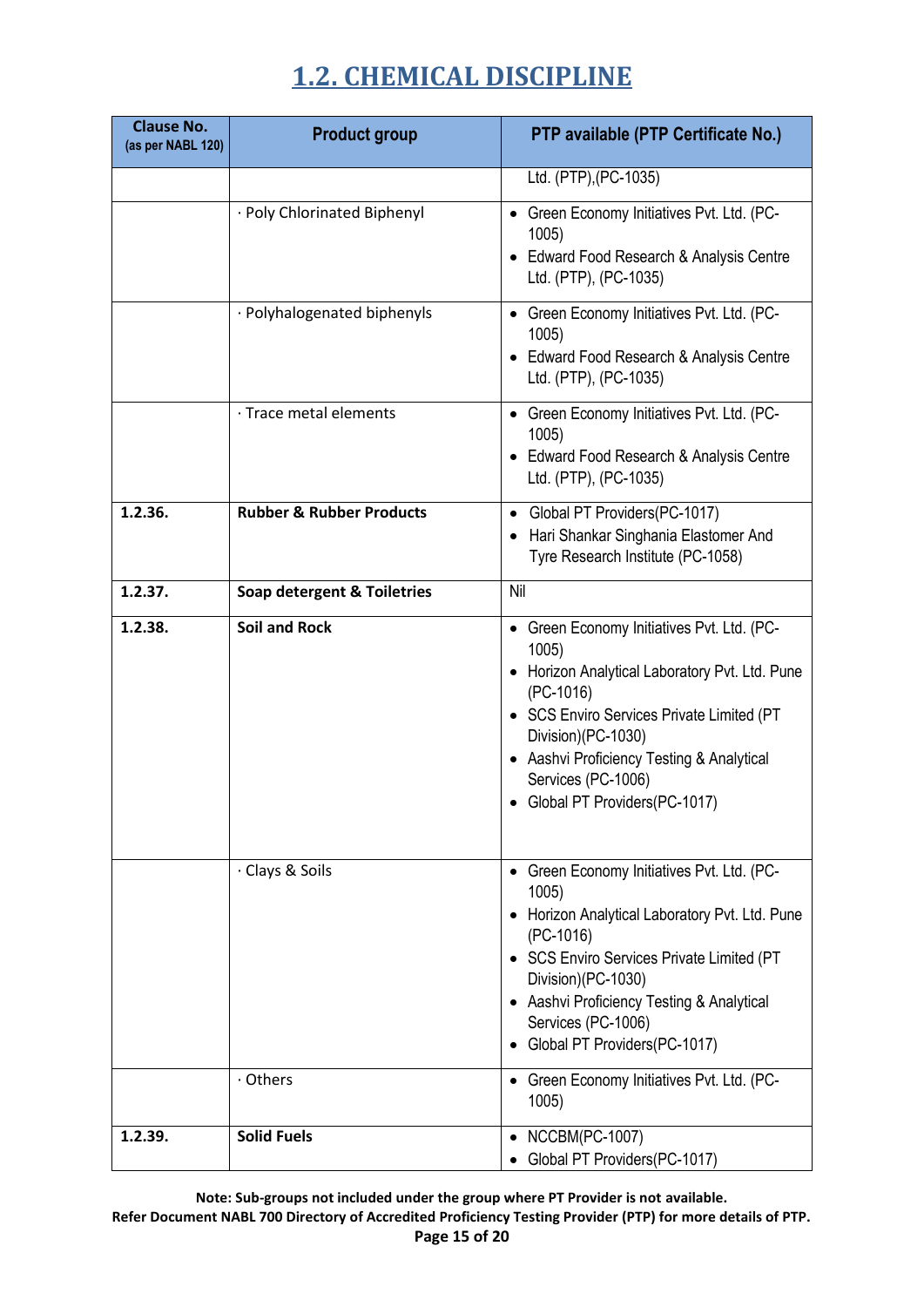| <b>Clause No.</b><br>(as per NABL 120) | <b>Product group</b>  | PTP available (PTP Certificate No.)                                                                                                                                                                                                    |
|----------------------------------------|-----------------------|----------------------------------------------------------------------------------------------------------------------------------------------------------------------------------------------------------------------------------------|
|                                        |                       | • CSIR-Central Institute of Mining & Fuel<br>Research (P-0020)                                                                                                                                                                         |
|                                        | · Coal                | • NCCBM(PC-1007)<br>Global PT Providers(PC-1017)<br>• CSIR-Central Institute Of Mining & Fuel<br>Research (P-0020)                                                                                                                     |
|                                        | $\cdot$ Coke          | • NCCBM(PC-1007)<br>Global PT Providers(PC-1017)                                                                                                                                                                                       |
|                                        | · Others              | $\bullet$ NA                                                                                                                                                                                                                           |
| 1.2.40.                                | <b>Textile</b>        | • Global PT Providers(PC-1017)<br>The Bombay Textile Research Association -<br>PT Division, Mumbai (PC-1025)<br><b>Bureau Veritas Consumer Product Service</b><br>(India) Private Limited, Proficiency Testing<br>Provider(PC-1031)    |
|                                        | · Agro-textiles       | The Bombay Textile Research Association -<br>PT Division, Mumbai (PC-1025)<br><b>Bureau Veritas Consumer Product Service</b><br>(India) Private Limited, Proficiency Testing<br>Provider(PC-1031)                                      |
|                                        | · Automotive textiles | • The Bombay Textile Research Association -<br>PT Division, Mumbai (PC-1025)<br><b>Bureau Veritas Consumer Product Service</b><br>(India) Private Limited, Proficiency Testing<br>Provider(PC-1031)                                    |
|                                        | · Carpet & rugs       | Bureau Veritas Consumer Product Service<br>(India) Private Limited, Proficiency Testing<br>Provider(PC-1031)                                                                                                                           |
|                                        | · Domestic Textiles   | • Global PT Providers(PC-1017)<br>The Bombay Textile Research Association -<br>PT Division, Mumbai (PC-1025)<br><b>Bureau Veritas Consumer Product Service</b><br>(India) Private Limited, Proficiency Testing<br>Provider(PC-1031)    |
|                                        | · Fibre & filaments   | Global PT Providers(PC-1017)<br>٠<br>The Bombay Textile Research Association -<br>PT Division, Mumbai (PC-1025)<br><b>Bureau Veritas Consumer Product Service</b><br>(India) Private Limited, Proficiency Testing<br>Provider(PC-1031) |

**Note: Sub-groups not included under the group where PT Provider is not available. Refer Document NABL 700 Directory of Accredited Proficiency Testing Provider (PTP) for more details of PTP. Page 16 of 20**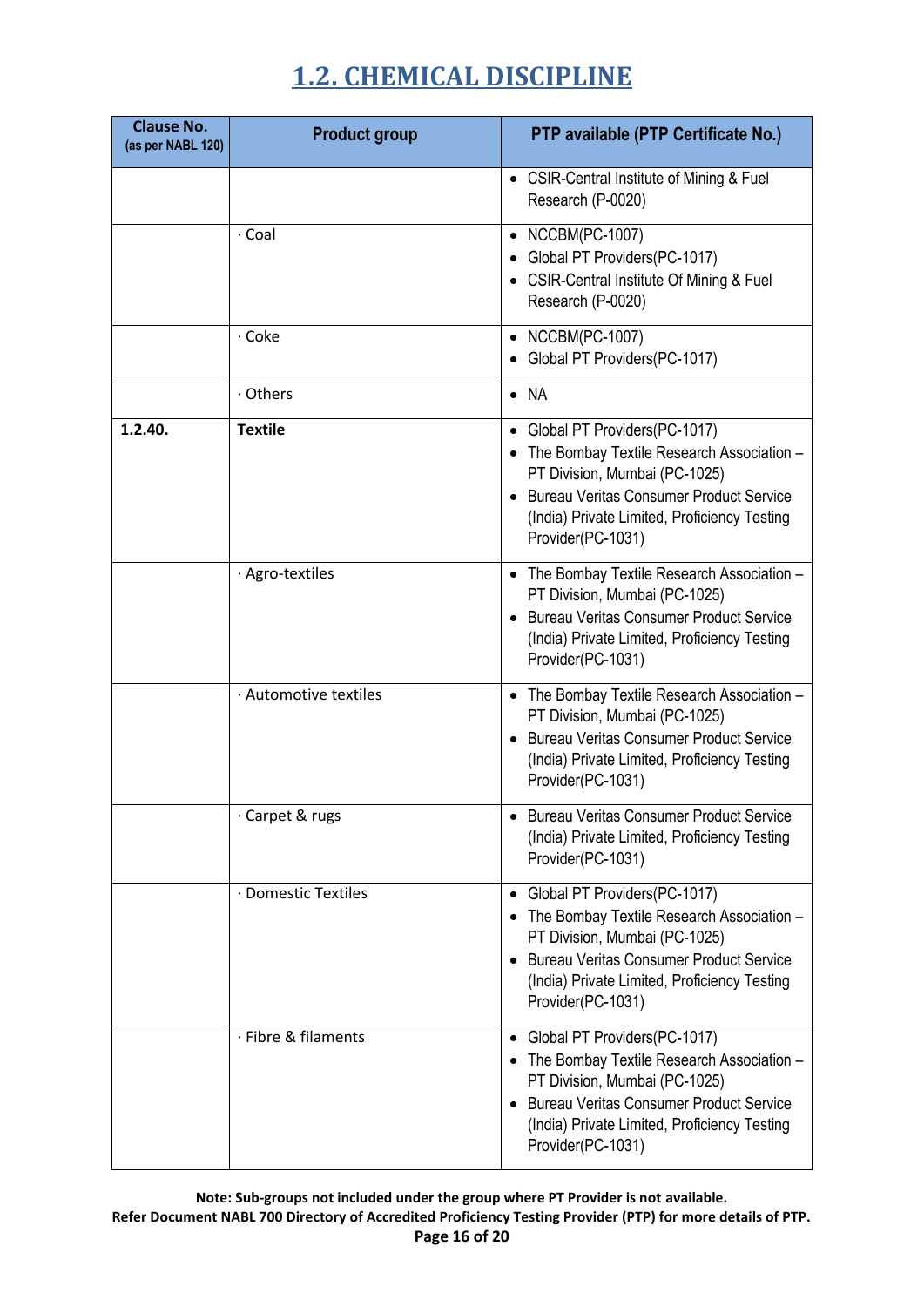| <b>Clause No.</b><br>(as per NABL 120) | <b>Product group</b>  | PTP available (PTP Certificate No.)                                                                                                                                                                                                            |
|----------------------------------------|-----------------------|------------------------------------------------------------------------------------------------------------------------------------------------------------------------------------------------------------------------------------------------|
|                                        | · Finished fabric     | Global PT Providers(PC-1017)<br>$\bullet$<br>The Bombay Textile Research Association -<br>PT Division, Mumbai (PC-1025)<br><b>Bureau Veritas Consumer Product Service</b><br>(India) Private Limited, Proficiency Testing<br>Provider(PC-1031) |
|                                        | · Garments & Apparels | Global PT Providers(PC-1017)<br>The Bombay Textile Research Association -<br>PT Division, Mumbai (PC-1025)<br><b>Bureau Veritas Consumer Product Service</b><br>(India) Private Limited, Proficiency Testing<br>Provider(PC-1031)              |
|                                        | · Geo-textiles        | • The Bombay Textile Research Association -<br>PT Division, Mumbai (PC-1025)                                                                                                                                                                   |
|                                        | · Grey Fabrics        | • The Bombay Textile Research Association -<br>PT Division, Mumbai (PC-1025)<br><b>Bureau Veritas Consumer Product Service</b><br>(India) Private Limited, Proficiency Testing<br>Provider(PC-1031)                                            |
|                                        | · Industrial Textiles | • Global PT Providers(PC-1017)<br>The Bombay Textile Research Association -<br>PT Division, Mumbai (PC-1025)<br><b>Bureau Veritas Consumer Product Service</b><br>(India) Private Limited, Proficiency Testing<br>Provider(PC-1031)            |
|                                        | · Made-ups            | The Bombay Textile Research Association -<br>PT Division, Mumbai (PC-1025)<br><b>Bureau Veritas Consumer Product Service</b><br>(India) Private Limited, Proficiency Testing<br>Provider(PC-1031)                                              |
|                                        | · Medical textile     | Global PT Providers(PC-1017)<br><b>Bureau Veritas Consumer Product Service</b><br>(India) Private Limited, Proficiency Testing<br>Provider(PC-1031)                                                                                            |
|                                        | · Packaging textiles  | • The Bombay Textile Research Association -<br>PT Division, Mumbai (PC-1025)<br><b>Bureau Veritas Consumer Product Service</b><br>(India) Private Limited, Proficiency Testing<br>Provider(PC-1031)                                            |
|                                        | · Protective Textiles | • The Bombay Textile Research Association -<br>PT Division, Mumbai (PC-1025)<br><b>Bureau Veritas Consumer Product Service</b>                                                                                                                 |

**Note: Sub-groups not included under the group where PT Provider is not available.**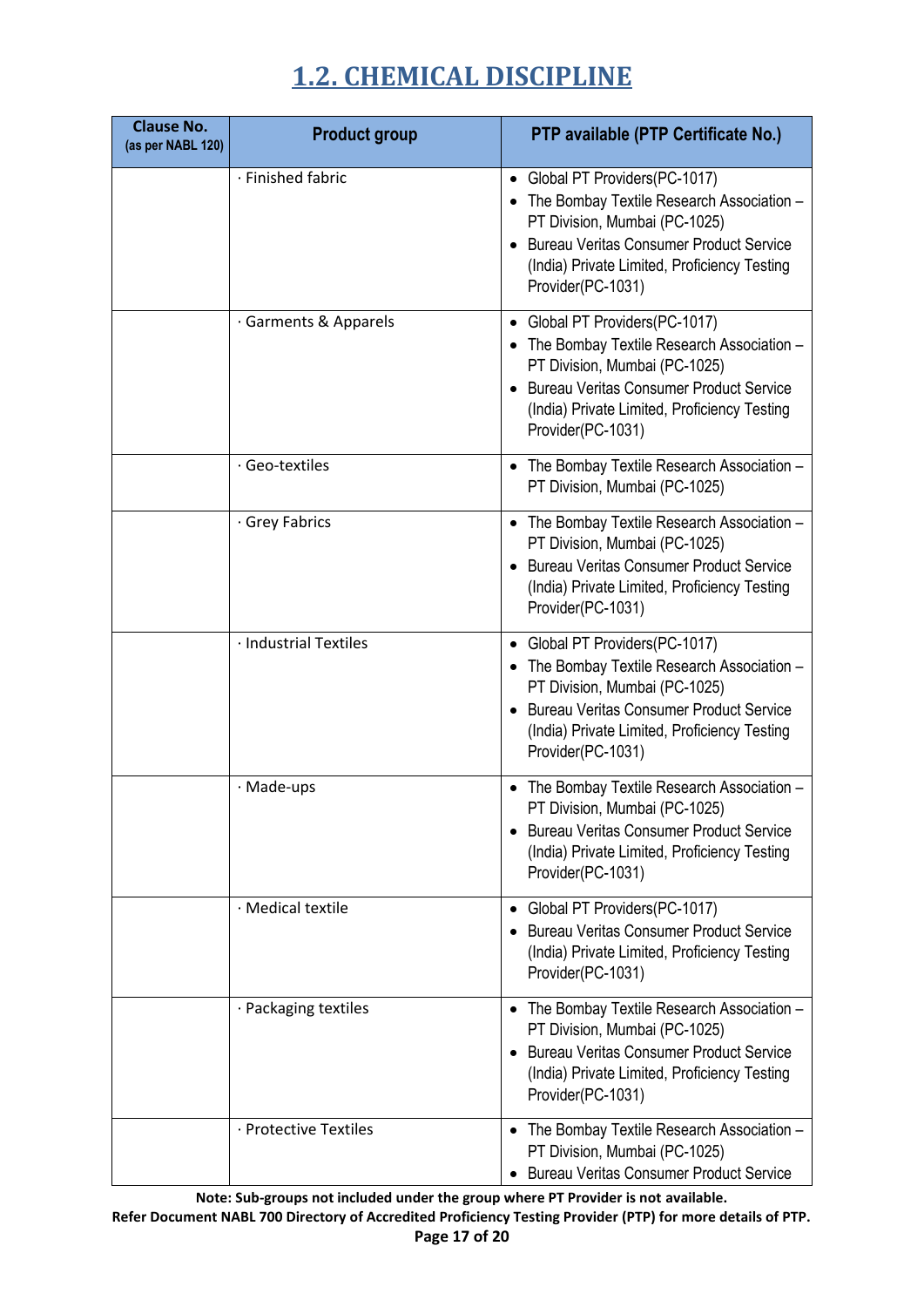| <b>Clause No.</b><br>(as per NABL 120) | <b>Product group</b>           | PTP available (PTP Certificate No.)                                                                                                                                                                                                                                                                                                                                                                                                  |
|----------------------------------------|--------------------------------|--------------------------------------------------------------------------------------------------------------------------------------------------------------------------------------------------------------------------------------------------------------------------------------------------------------------------------------------------------------------------------------------------------------------------------------|
|                                        |                                | (India) Private Limited, Proficiency Testing<br>Provider(PC-1031)                                                                                                                                                                                                                                                                                                                                                                    |
|                                        | · Sports textiles              | The Bombay Textile Research Association -<br>PT Division, Mumbai (PC-1025)<br><b>Bureau Veritas Consumer Product Service</b><br>(India) Private Limited, Proficiency Testing<br>Provider(PC-1031)                                                                                                                                                                                                                                    |
|                                        | · Technical textiles           | • The Bombay Textile Research Association -<br>PT Division, Mumbai (PC-1025)<br><b>Bureau Veritas Consumer Product Service</b><br>(India) Private Limited, Proficiency Testing<br>Provider(PC-1031)                                                                                                                                                                                                                                  |
|                                        | · Terry Fabrics & its products | • The Bombay Textile Research Association -<br>PT Division, Mumbai (PC-1025)<br><b>Bureau Veritas Consumer Product Service</b><br>(India) Private Limited, Proficiency Testing<br>Provider(PC-1031)                                                                                                                                                                                                                                  |
|                                        | · Yarns & chords               | Global PT Providers(PC-1017)<br>$\bullet$<br>The Bombay Textile Research Association -<br>PT Division, Mumbai (PC-1025)<br><b>Bureau Veritas Consumer Product Service</b><br>(India) Private Limited, Proficiency Testing<br>Provider(PC-1031)                                                                                                                                                                                       |
| 1.2.41.                                | <b>Warfare Chemicals</b>       | Nil                                                                                                                                                                                                                                                                                                                                                                                                                                  |
| 1.2.42.                                | Water                          | Global PT Providers(PC-1017)<br>Horizon Analytical Laboratory Pvt. Ltd. Pune<br>$(PC-1016)$<br>Edward Food Research & Analysis Centre<br>Ltd. (PTP), (PC-1035) (include in all<br>subgroups)<br>FARE Labs Private Limited (PC-1040)<br>• Aashvi Proficiency Testing & Analytical<br>Services (PC-1006)<br>Maxus Engineering Services (PT Division)<br>$(PC-1056)$<br>• SCS Enviro Services Private Limited (PT<br>Division)(PC-1030) |
|                                        | . Construction Water           | Green Economy Initiatives Pvt. Ltd. (PC-<br>1005<br>FARE Labs Private Limited (PC-1040)<br>Edward Food Research & Analysis Centre<br>Ltd. (PTP), (PC-1035)                                                                                                                                                                                                                                                                           |

**Note: Sub-groups not included under the group where PT Provider is not available. Refer Document NABL 700 Directory of Accredited Proficiency Testing Provider (PTP) for more details of PTP. Page 18 of 20**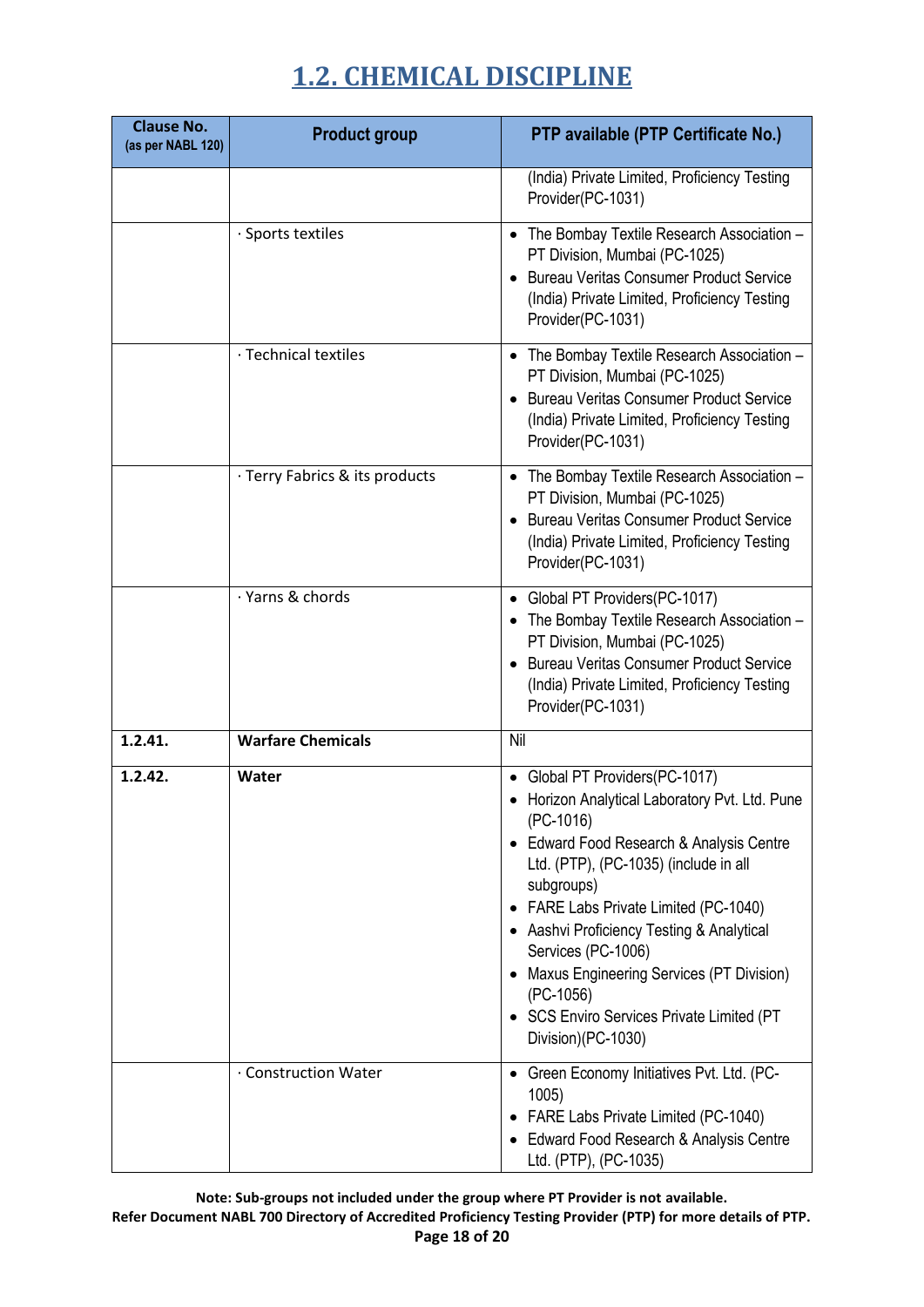| <b>Clause No.</b><br>(as per NABL 120) | <b>Product group</b>      | PTP available (PTP Certificate No.)                                                                                                                                                                                                                                                                                                                                                                      |
|----------------------------------------|---------------------------|----------------------------------------------------------------------------------------------------------------------------------------------------------------------------------------------------------------------------------------------------------------------------------------------------------------------------------------------------------------------------------------------------------|
|                                        |                           | • Global PT providers (PC-1017)<br>Maxus Engineering Services (PT Division)<br>$(PC-1056)$<br>• SCS Enviro Services Private Limited (PT<br>Division)(PC-1030)                                                                                                                                                                                                                                            |
|                                        | · Drinking Water          | • Green Economy Initiatives Pvt. Ltd. (PC-<br>1005<br>• Horizon Analytical Laboratory Pvt. Ltd. Pune<br>$(PC-1016)$<br>• Aashvi Proficiency Testing & Analytical<br>Services (PC-1006)<br>• FARE Labs Private Limited (PC-1040)<br>• Edward Food Research & Analysis Centre<br>Ltd. (PTP), (PC-1035)<br>Global PT providers (PC-1017)<br>• SCS Enviro Services Private Limited (PT<br>Division)(PC-1030) |
|                                        | · Ground Water            | • Green Economy Initiatives Pvt. Ltd. (PC-<br>1005)<br>Horizon Analytical Laboratory Pvt. Ltd. Pune<br>(PC-1016)<br>• Aashvi Proficiency Testing & Analytical<br>Services (PC-1006)<br>• FARE Labs Private Limited (PC-1040)<br>• Edward Food Research & Analysis Centre<br>Ltd. (PTP), (PC-1035)<br>• Global PT providers (PC-1017)<br>• SCS Enviro Services Private Limited (PT<br>Division)(PC-1030)  |
|                                        | · Industrial Water        | • FARE Labs Private Limited (PC-1040)<br>• Edward Food Research & Analysis Centre<br>Ltd. (PTP), (PC-1035)<br>Green Economy Initiatives Pvt. Ltd. (PC-<br>1005)<br>• SCS Enviro Services Private Limited (PT<br>Division)(PC-1030)                                                                                                                                                                       |
|                                        | · Irrigation water        | • Edward Food Research & Analysis Centre<br>Ltd. (PTP), (PC-1035)<br>• Green Economy Initiatives Pvt. Ltd. (PC-<br>1005)<br><b>SCS Enviro Services Private Limited (PT</b><br>Division)(PC-1030)                                                                                                                                                                                                         |
|                                        | · Packaged Drinking water | Green Economy Initiatives Pvt. Ltd. (PC-                                                                                                                                                                                                                                                                                                                                                                 |

**Note: Sub-groups not included under the group where PT Provider is not available.**